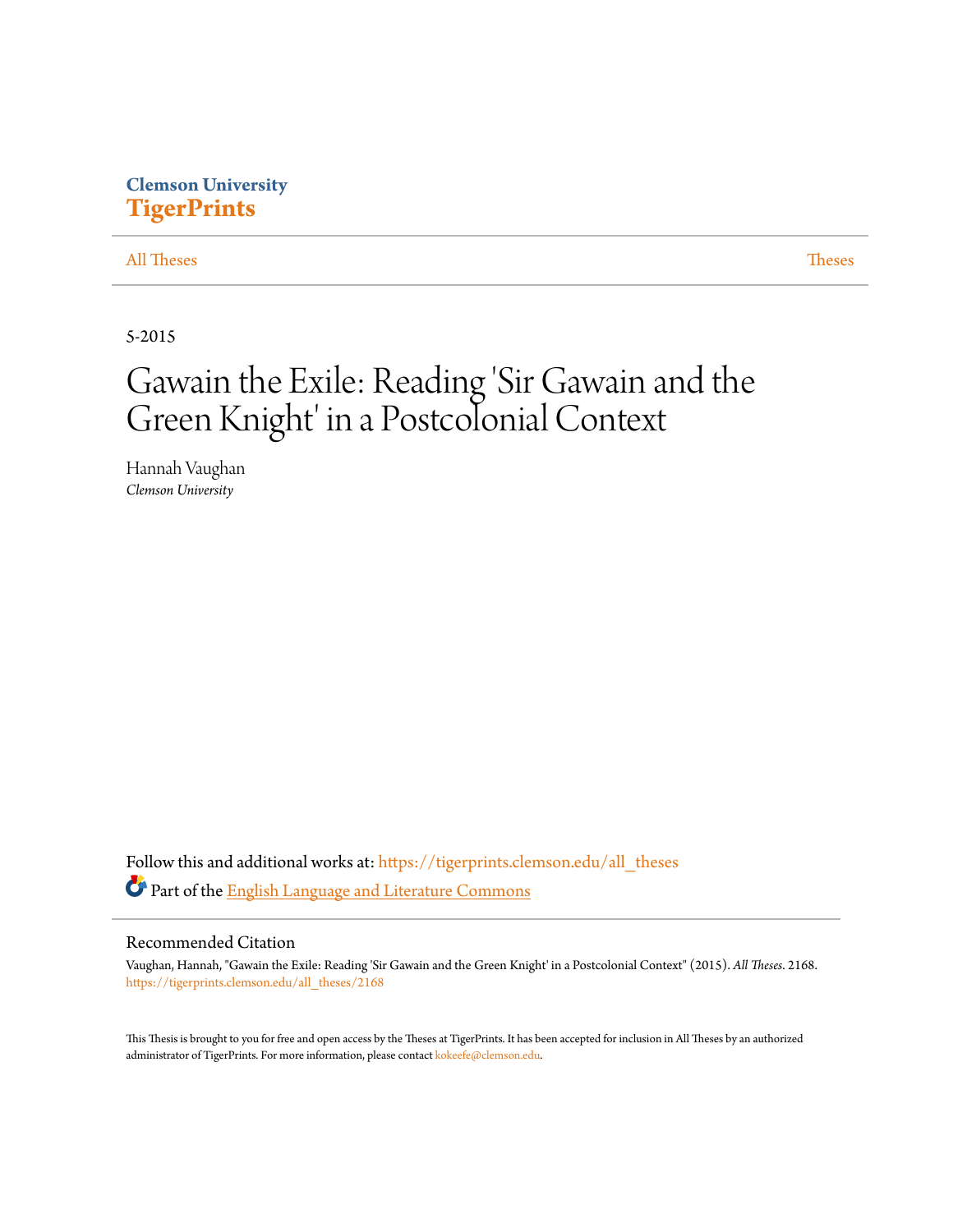### GAWAIN THE EXILE: READING *SIR GAWAIN AND THE GREEN KNIGHT* IN A POSTCOLONIAL CONTEXT

A Thesis Presented to the Graduate School of Clemson University

## In Partial Fulfillment of the Requirements for the Degree Master of Arts English

by Hannah Vaughan May 2015

Accepted by: Dr. Andrew Lemons, Committee Chair Dr. Elizabeth Rivlin Dr. Cameron Bushnell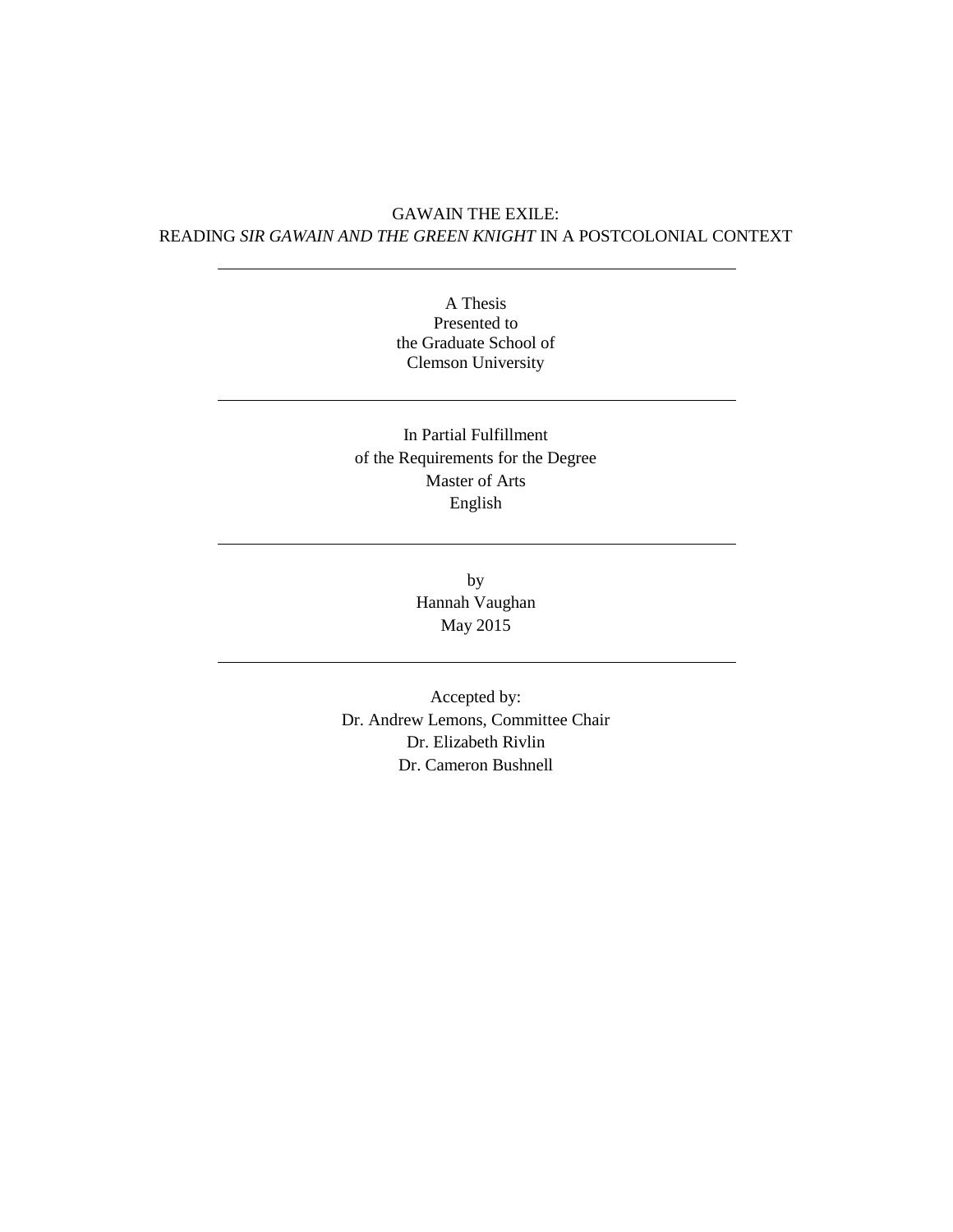#### ABSTRACT

In his essay "Reflections on Exile," Edward Said writes that the experience of the exile transcends definitions that seek to confine it to the traditionally defined post-colonial period, noting that "in other ages, exiles have similar cross-cultural and transnational visions, suffered the same frustrations and miseries, [and] performed the same elucidating and critical tasks." This principle, decisive in the articulation of post-colonial theory, nonetheless finds numerous points of resonance in pre-colonial periods. The state of exile that Said describes is one that can be found in texts across cultures and historical periods, and is particularly relevant to the anonymous Middle English poem known as Sir Gawain and the Green Knight. An Arthurian text that largely dispenses with Arthur, Sir Gawain instead focuses on the journey of an exile. Expelled from his home, Gawain spends much of the text as a man without a country. This state between realms and the entirety of Sir Gawain can be better understood in the context of Postcolonial theory, specifically the relationship of the subject and space developed in Homi Bhabha's concept of the "Third Space" put forth in The Location of Culture and Edward Said's discussion of exile. The interplay and power struggle between cultures in these theories is applicable to the case of Gawain and his role in the poem. Through these lenses, we see the confrontation between The Green Knight and Arthur as one not only of historic and religious importance, but also political and psychological. Gawain, as an exile from Arthur's court and therefore belonging solely to a third space characterized by radical ambiguity, acts as a mediator between two worlds and serves to more clearly define them both. Applying postcolonial theory in the study of Sir Gawain and the Green Knight enables the understanding of the medieval text as an interaction of language, time and space that unfolds simultaneously on multiple poetic strata.

ii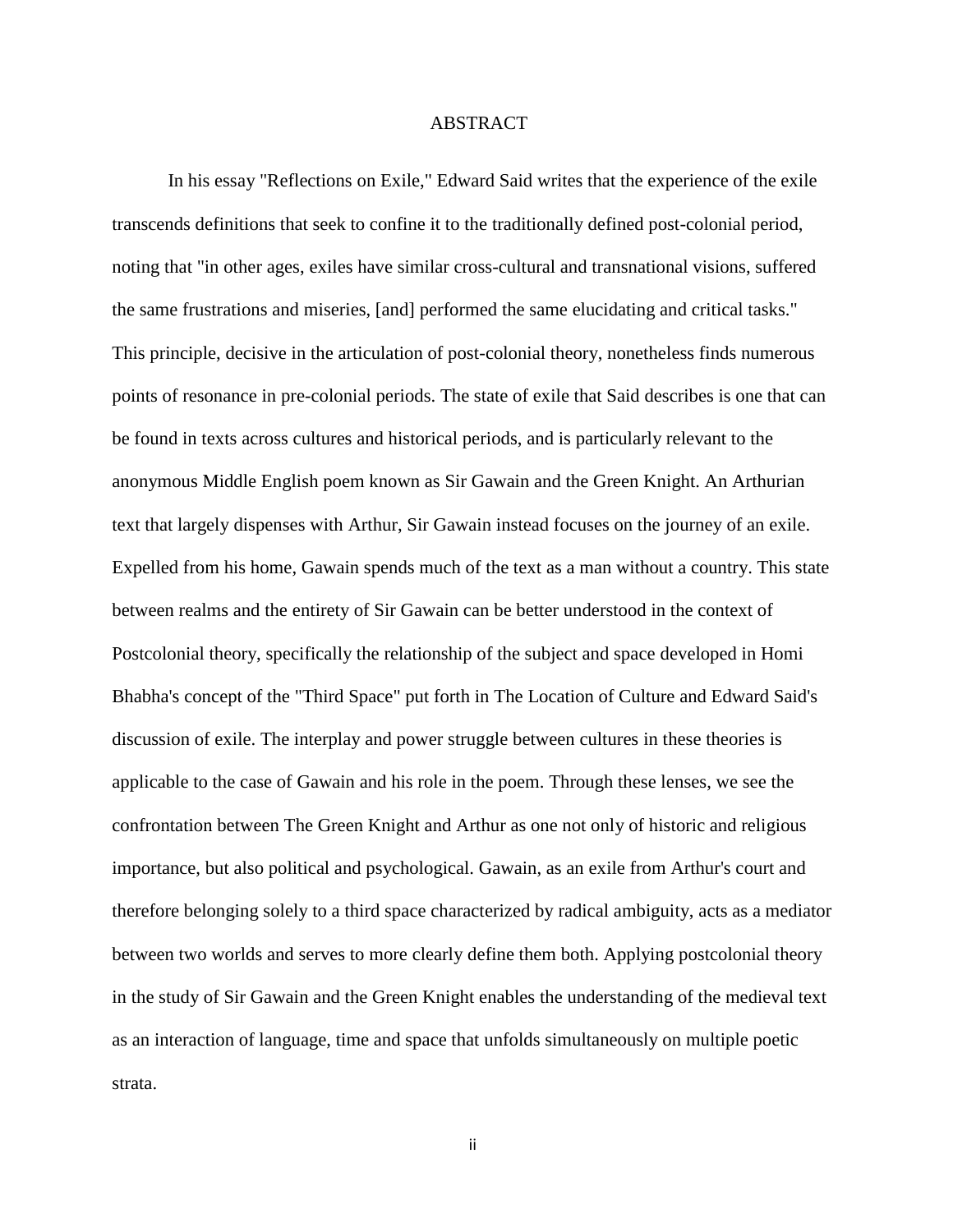# TABLE OF CONTENTS

| ۰. |
|----|
|----|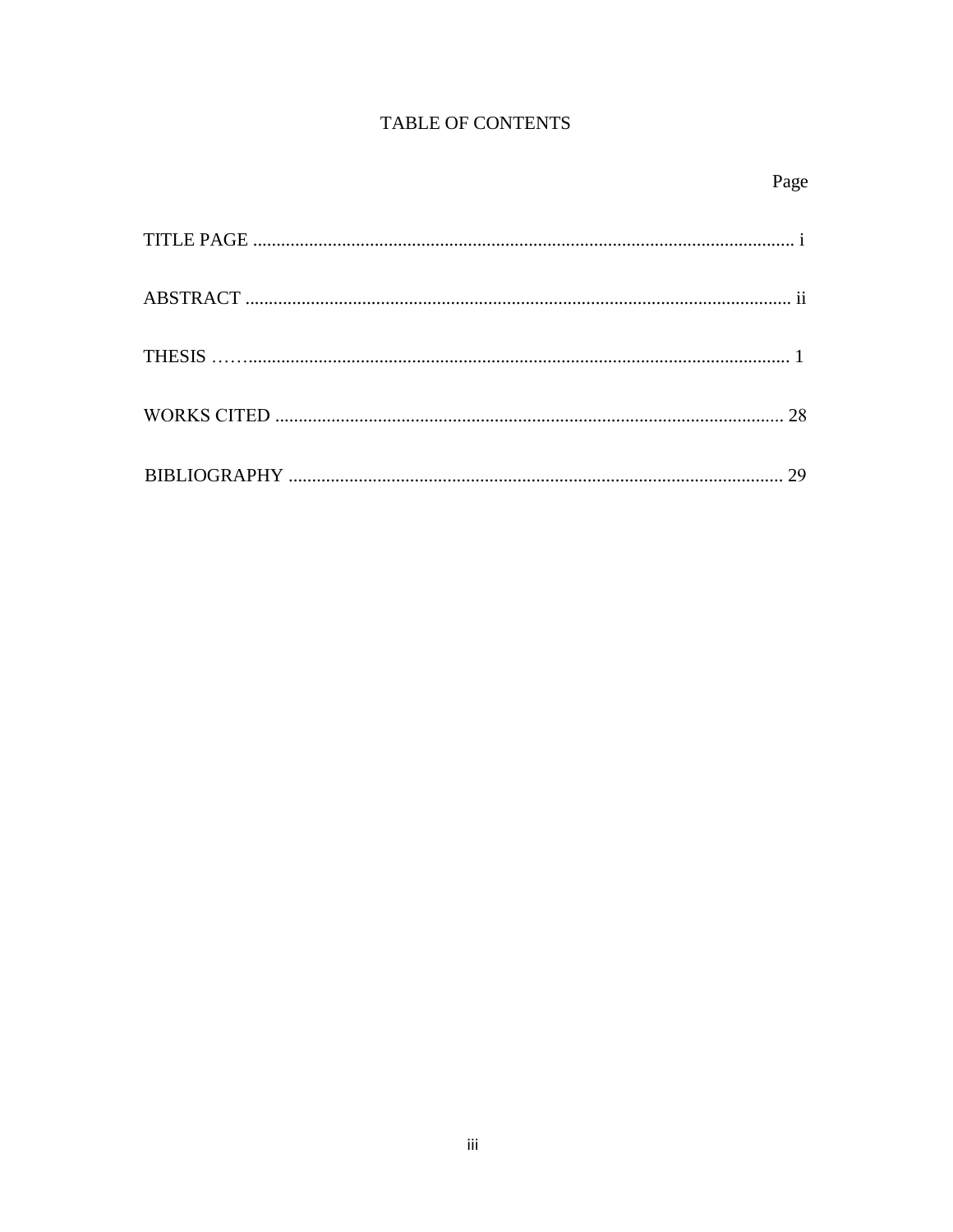## GAWAIN THE EXILE: READING *SIR GAWAIN AND THE GREEN KNIGHT* IN A POSTCOLONIAL CONTEXT

In his essay "Reflections on Exile," Edward Said writes that the experience of the exile transcends definitions that seek to confine it to the traditionally defined post-colonial period, noting that "in other ages, exiles have similar cross-cultural and transnational visions, suffered the same frustrations and miseries, [and] performed the same elucidating and critical tasks." This principle, decisive in the articulation of post-colonial theory, nonetheless finds numerous points of resonance in pre-colonial periods. Thus many texts completed centuries before Said or even colonialism existed seem to demand to be read within postcolonial contexts. The state of exile that Said describes is one that can be found in texts across cultures and historical periods, and is particularly relevant to the anonymous Middle English poem known as *Sir Gawain and the Green Knight*.

*Sir Gawain* is a story primarily concerned, not with characters, but with space. An Arthurian text that largely dispenses with Arthur, *Sir Gawain* instead focuses on the journey of an exile. Expelled from the court of King Arthur and his home, Gawain spends much of the text as a man without a country. He belongs, for a time, neither to Arthur, Bertilak, nor to The Green Knight. The significance of the spaces in which Gawain finds himself, as well as where he may belong makes *Sir Gawain* an example of a medieval text that finds much of its meaning in the relationship between spaces. Attention to instances of spatial theory like this is a subject of some scholarly interest in more recent medieval literary studies, but these issues take on new meaning when viewed within a theoretical framework that has not yet been thoroughly explored. The ambiguous state between realms and the entirety of *Sir Gawain* can be better understood in the context of Postcolonial theory, specifically the relationship of the subject and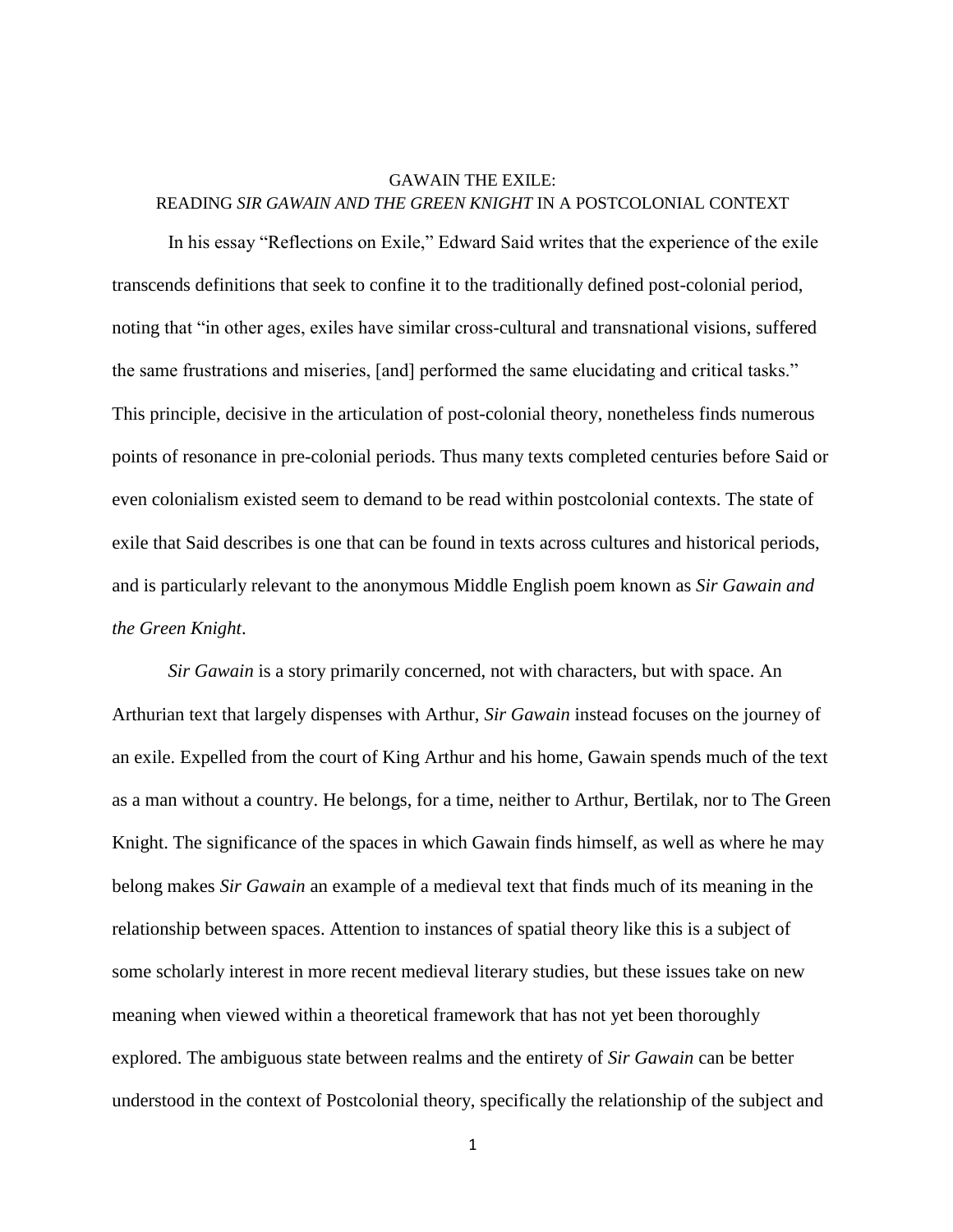space developed in Homi Bhabha's concept of the "Third Space" put forth in *The Location of Culture* and Edward Said's discussion of exile. The interplay and power struggle between cultures that is discussed in these theories is directly applicable to the case of Gawain and his role in the poem. Through these lenses, we immediately see the confrontation between The Green Knight and Arthur as one not only of historic and religious importance, but also political and psychological. Gawain, as an exile from Arthur's court and therefore belonging solely to a third space characterized by radical ambiguity, acts as a mediator between two worlds and serves to more clearly define them both.

Applying postcolonial theory in the study of *Sir Gawain and the Green Knight* enables the understanding of the medieval text as an interaction of language, time and space that unfolds simultaneously on multiple poetic strata. In Said's felicitous wording, a postcolonial reading is uniquely suited to expose the ways in which *Sir Gawain* operates contrapuntally. This concept of counterpoint, originally found in music as a relationship between disparate melodic lines coming together to form a harmony, is expanded by Said and used to suggest that contrapuntal readings are necessary to understand the true nature of texts of the post-colonial era. Instead of lines of music, experiences are what must be viewed as coming together harmonically. As he writes in *Culture and Imperialism:*

> [A reader] must be able to think through and interpret together experiences that are discrepant, each with its particular agenda and pace of development, its own internal formations, its internal coherence and system of external relationships, all of them coexisting and interacting with others. (32)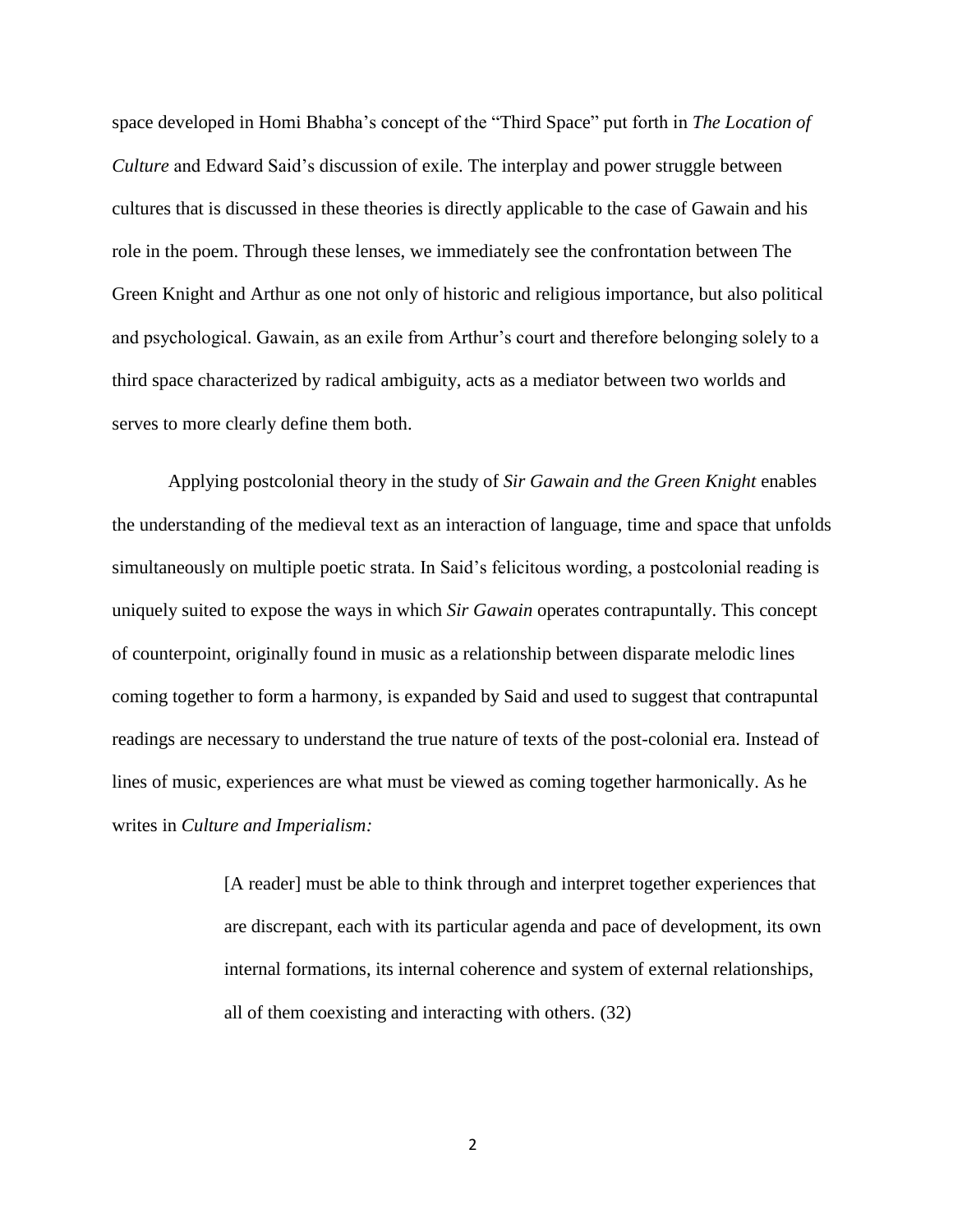Contrapuntal readings understand that independent elements (most notably in his framework, the history of colonial oppression in England and the characters of the English novel who may never encounter that oppression, visible in works by Jane Austen) work together, no matter how incongruent they may seem, to create the reality of the text. Each line, or experience, is an inseparable part of the finished piece. If one is removed, the text could not exist. As they do in music, point and counterpoint combine and become one.

Not only does the idea of counterpoint, when transposed from music to literature, enable us to better understand the complexities of space that underscore the narrative of *Sir Gawain and the Green Knight*, it also offers the framework in which a postcolonial reading of a medieval text such as this is possible. Contrapuntal interpretation lets the past and present be considered together, independent and yet comprising one whole. Though originally devised by Said as a tool to allow readers to attend to the colonial past inherent in culture and fiction, this same idea suggests that literature of the past might be viewed through more modern approaches to theory, even those profoundly affected by recent historical and cultural events. As Said says:

> In juxtaposing experiences with each other, in letting them play off each other, it is my interpretative political aim (in the broadest sense) to make concurrent those views and experiences that are ideologically and culturally closed to each other and that attempt to distance or suppress other views and experiences. (33)

The same idea of contrapuntalism that allows the past to be a part of present culture can, therefore, do the reverse. It allows us to bring the cultural production of the past in conversation with the literary theory of today. Such readings make space in contemporary theory for the relevance of texts like *Sir Gawain*, and indeed, of medieval literature as a whole. Though not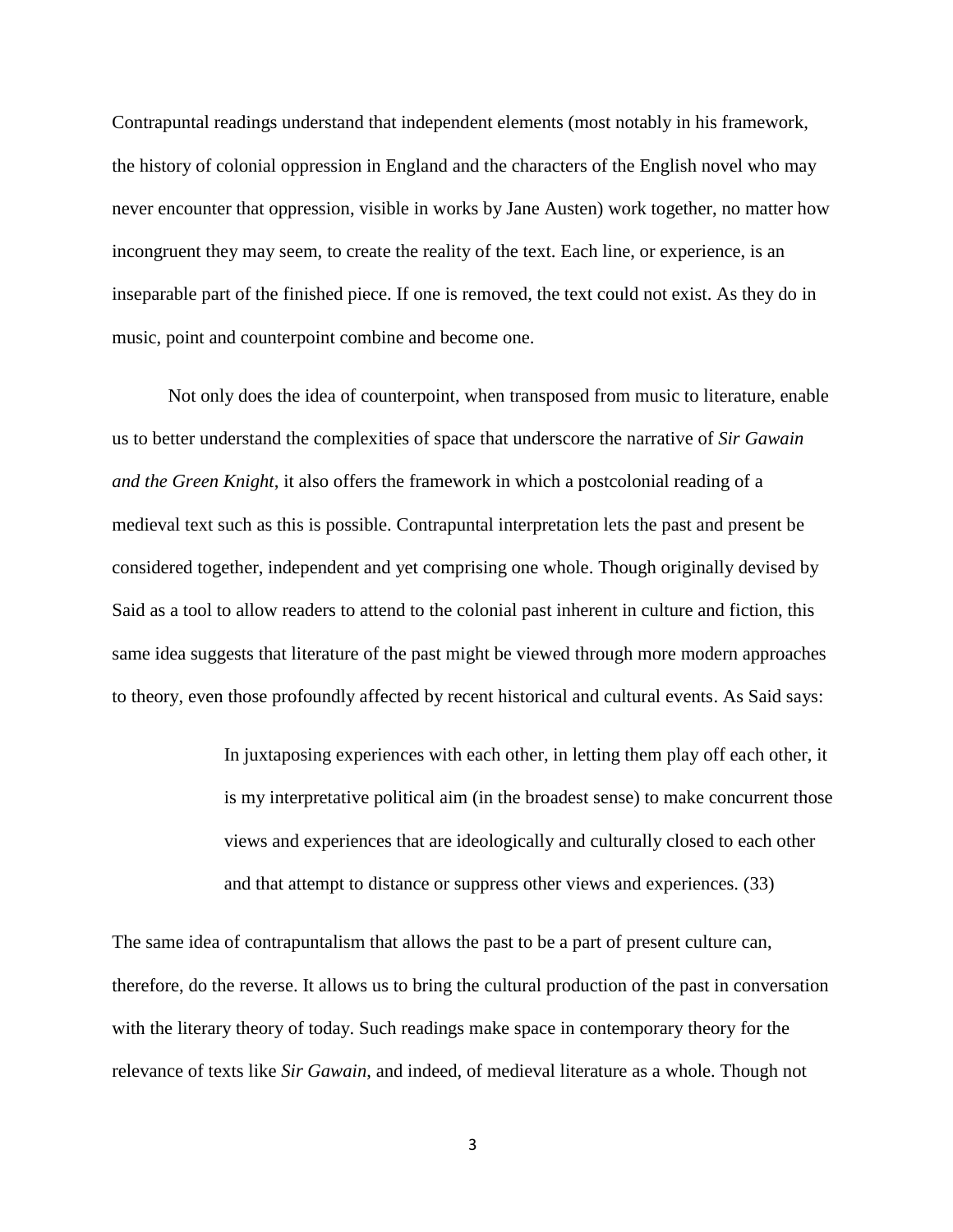strictly defined by colonialism, study that simultaneously takes into account past and present can be seen to incorporate the purpose of Said's work in the contrapuntal study of literature; he said that in order to do justice to texts in our reading of them, "we should keep before us the prerogatives of the present as signposts and paradigms for the study of the past" (61). When read alongside each other and allowed to work together, both *Sir Gawain* and postcolonial theory are changed and enriched by the other, and can be identified as independent parts of a cohesive whole.

*Sir Gawain and the Green Knight* is a particularly apt example of how well such study can be fruitfully applied. It has long been subjected to quasi-contrapuntal readings, though critics have not recognized them as such. It is unique among contemporary medieval works in several aspects that can be best understood in a postcolonial framework. One of these elements that has long been a subject of study is the complexity and interwoven nature of its plotlines. As A.C. Spearing writes in *The Gawain-Poet: A Critical Study,* the text consists of several concurrent "games"—the Beheading Game that drives the story, Lady Bertilak's temptation, and the Exchange of Winnings between Gawain and Bertilak -- that weave together to form the larger poetic fabric. For Spearing, this interconnecting structure of games plays a key role in integrating the text as a whole, and this peculiar unity is part of what makes *Sir Gawain* so unique among Arthurian texts. He writes,

> The poet has often been praised for the skill with which he links these elements together, but he has not perhaps been sufficiently praised for the way in which he makes this linkage itself convey the meaning of the poem…It will be remembered that the plot-elements are not linked consecutively, but inserted one into another. (181)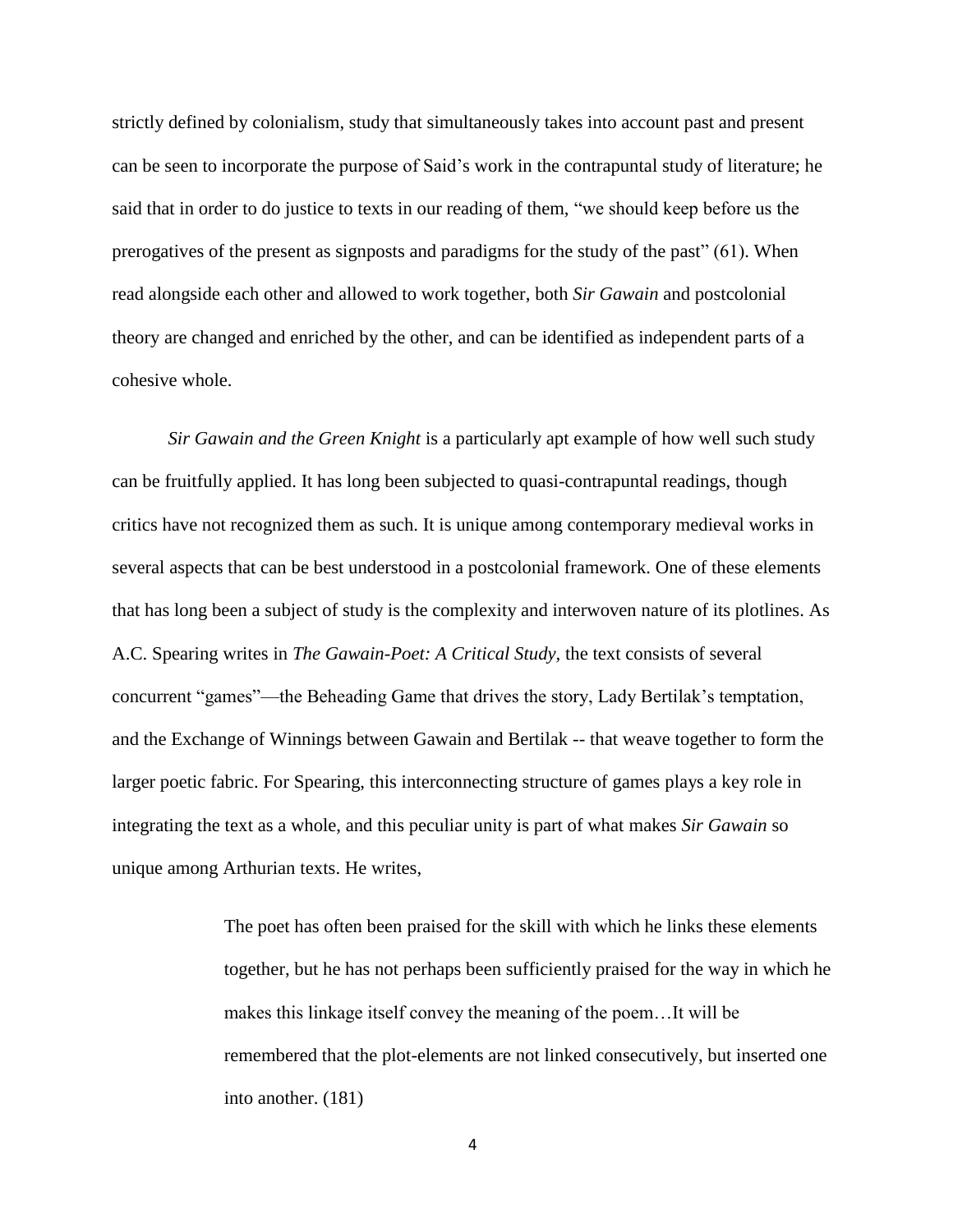These interlocking games act together not only to create an engaging plot, but to draw attention to its very nature as a contrapuntal text. The games seem independent of one another but are all indelibly linked. The very fact that they all weave together throughout the story and in the end are proven to be one, larger game make the entire poem an example of how Gawain's experience in one element affects all the others. The idea behind this is not new; contrapuntal readings have always been necessary to understand the significance of events within the story. And yet, naming it as contrapuntalism and placing it within the realm of postcolonial theory allows for recognition of the way in which that interplay defines the text.

Another aspect that Spearing identifies as extraordinary in *Sir Gawain* is its unusual attention to space. He observes how "the Gawain-poet, in fact, goes much further than any English artist of the fourteenth century in opening up and entering into the spatial world of his work" (38). The distinct spaces that are established, most notably the court and the realm outside, are not only settings for the story performed by characters, but themselves serve as primary agents within the action of the story. They act upon the characters and change them, but more importantly, they act in concert with and exert their influence on each other.

Spearing suggests that the significant agency of spaces within *Sir Gawain* is a large part of what distinguishes the poem from contemporary works. While it is true that the Gawain-poet is unusually creative in his manipulation of senses of space (as will be discussed later) the role that space plays in medieval literature as a whole has recently become the subject of closer study. *Place, Space, and Landscape in Medieval Narrative* is a collection of essays that seek to better understand this role. In her introduction to the book, Laura Howe clarifies the necessity of recognizing the role of space in medieval literature, saying that it, "exerts its pressure upon us…and the premodern authors who walked and built and wrote knew this" (vii). Drawing on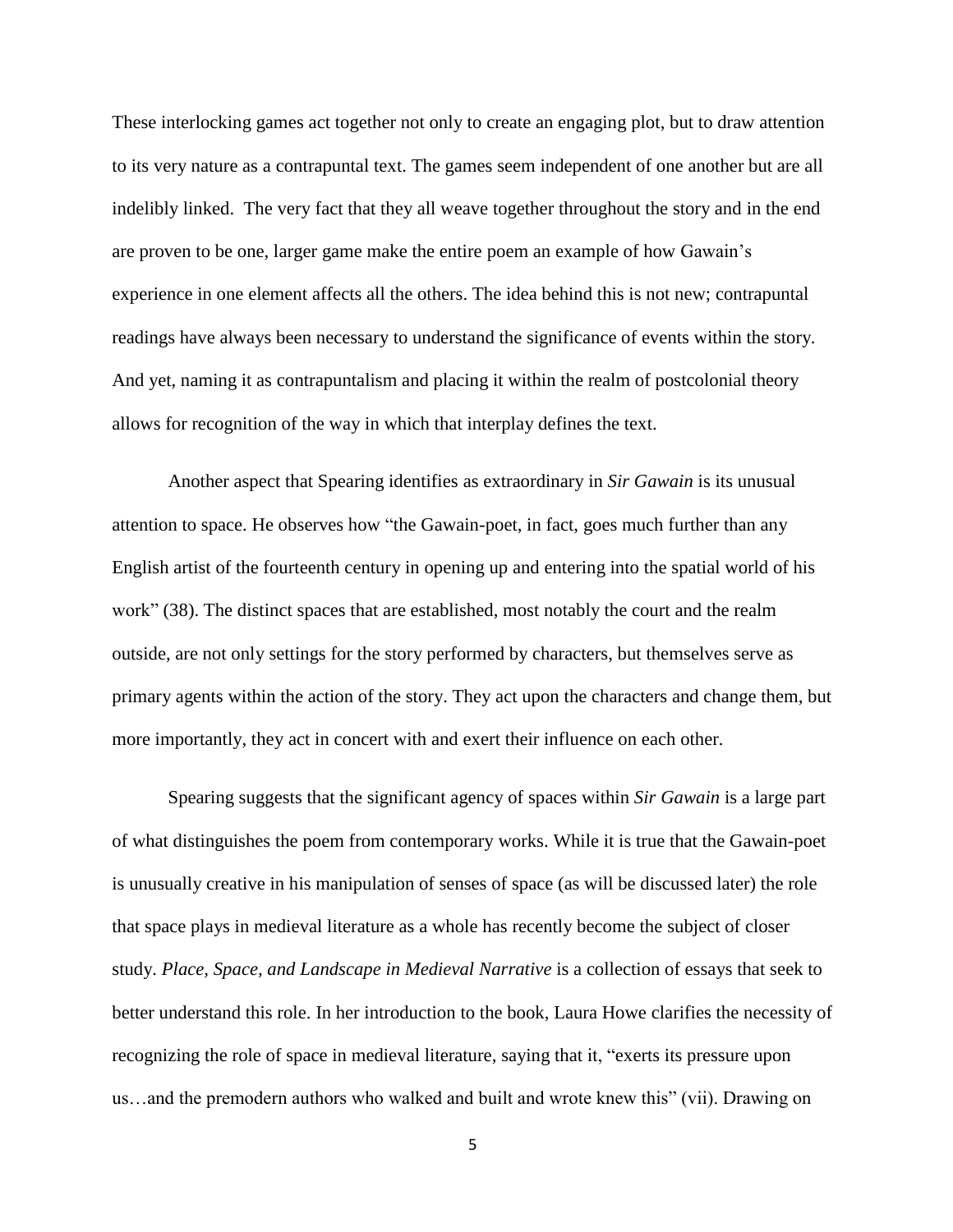the example of the construction of space within the great cathedrals of medieval Europe, Howe shows that spatial theory is an integral part of the culture of the middle ages. The examination of space is therefore coming to be accepted as just relevant in these texts as in modern ones.

We can recognize the terms with which Howes discusses medieval space in the poetics of *Sir Gawain and the Green Knight*. She begins by drawing a distinction between place and space: "in contrast with 'place,' which identifies static relationships, the concept of 'space' is defined by movement and by human experience" (viii). This distinction separates setting and how it plays a part in a text from a concept of spaces that affect and are affected by what happens in them. Such a definition is particularly useful in the application of postcolonial theory to medieval literary works; rather than simply dealing with setting and geographical locality, Howe's definition of space focuses on the expression of confluence and play between cultures. Postcolonial theory assumes that one culture or state exerts authority and power over another. In a text that does not contain what could easily be recognized as a metropole or a colonized culture, the spatial theory and definition that Howe identifies nevertheless allow for a politics of power to be discussed in and between textual spaces.

The relevance of postcolonial theory within the politics of space in medieval literature is further explored in John M. Ganim's essay, "Landscape and Late Medieval Narrative." Ganim, introducing the same collection, explores recent scholarship in what he calls the medieval politics of space. He notes that the growing importance of such conversations have been driven in part by questions pertaining to postcolonialism. He argues that "postcolonial studies have also rendered newly important the political and cultural significance of space, exposing colonial historiographies as masks for conquest" (xx). Ganim recognizes the potential for readings that highlight the depiction of space within medieval texts and assume that those representations are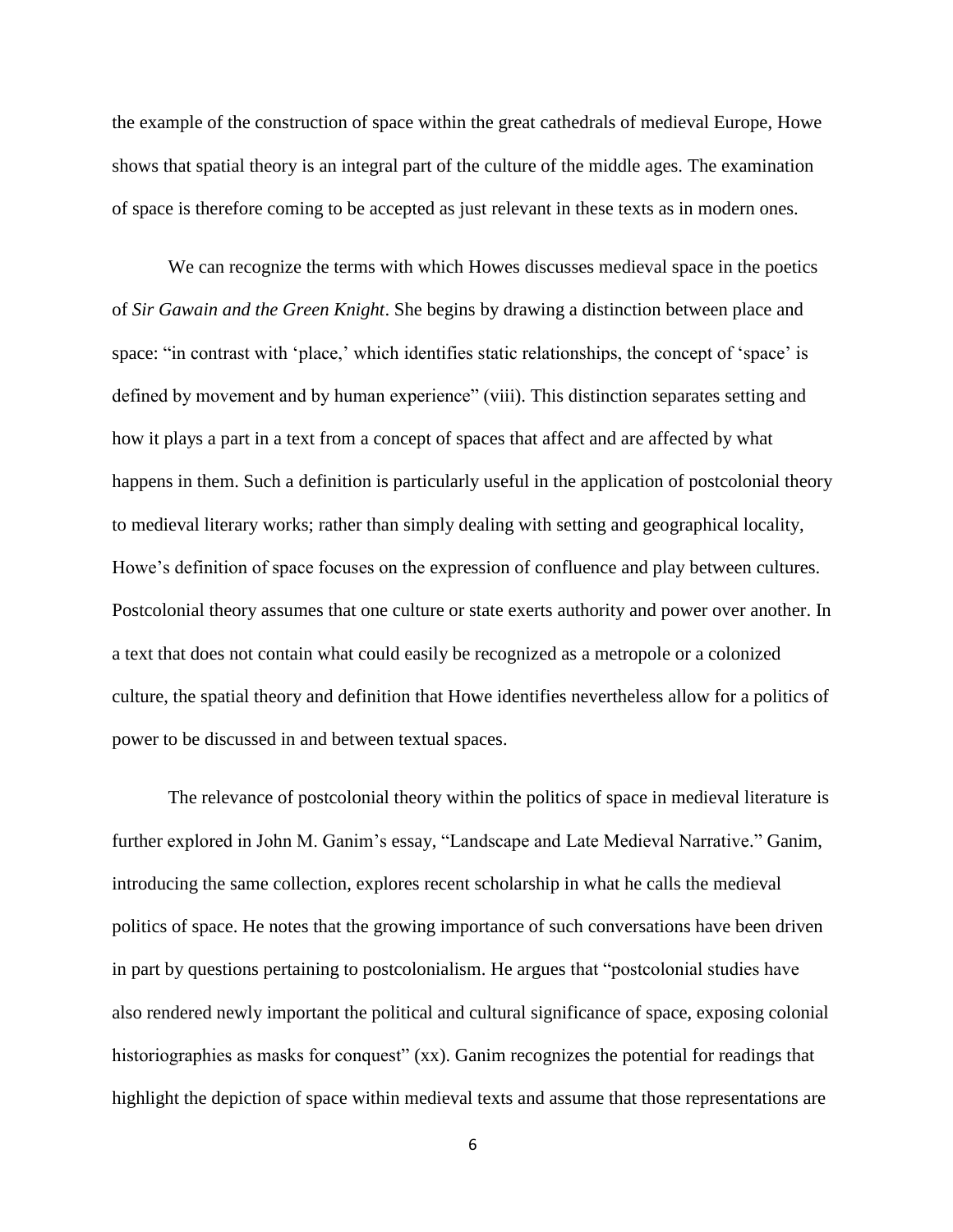just as noteworthy theoretically as representations of character. These spatial representations, then, are best understood in the hierarchies that constitute postcolonial readings and theoretical backgrounds.

It is no mistake that the examination of space in these texts is so productive. Ganim writes that "details of background and representations of space were designed to further the rhetorical purpose of the text or the image, to be 'read' as a clearly understood sign" (xvi). This acknowledgement of space as significant is not only useful, it was intended by the poet. It is therefore necessary in the case of texts like *Sir Gawain* to use discussion of space as a basis of understanding not only what relevance it might have, but even what the author intended to be said to the audience. Poetic space is not limited to purely geographical significance and was never meant to be. Spaces are representative of concepts and provide context for the action. When examining the interplay and structures of power inherent in spaces, particularly in medieval texts, it can be assumed that the spaces have conceptual value distinct from political commitments and are symbolic of other power struggles and relationships within a text.

This intention only serves to further highlight the usefulness of postcolonial examination of space within medieval texts. Ganim further says that:

> While the crusades are often described as the origin of Western expansionism and colonial conquest, the actual spatial and geographic experience was sufficiently complex and disorienting as to require the full apparatus of postcolonial theory. (xx)

Postcolonialism can be so useful in interpreting medieval texts precisely because it allows for a better understanding of how spaces, as isotopic markers of humanity and culture, interact with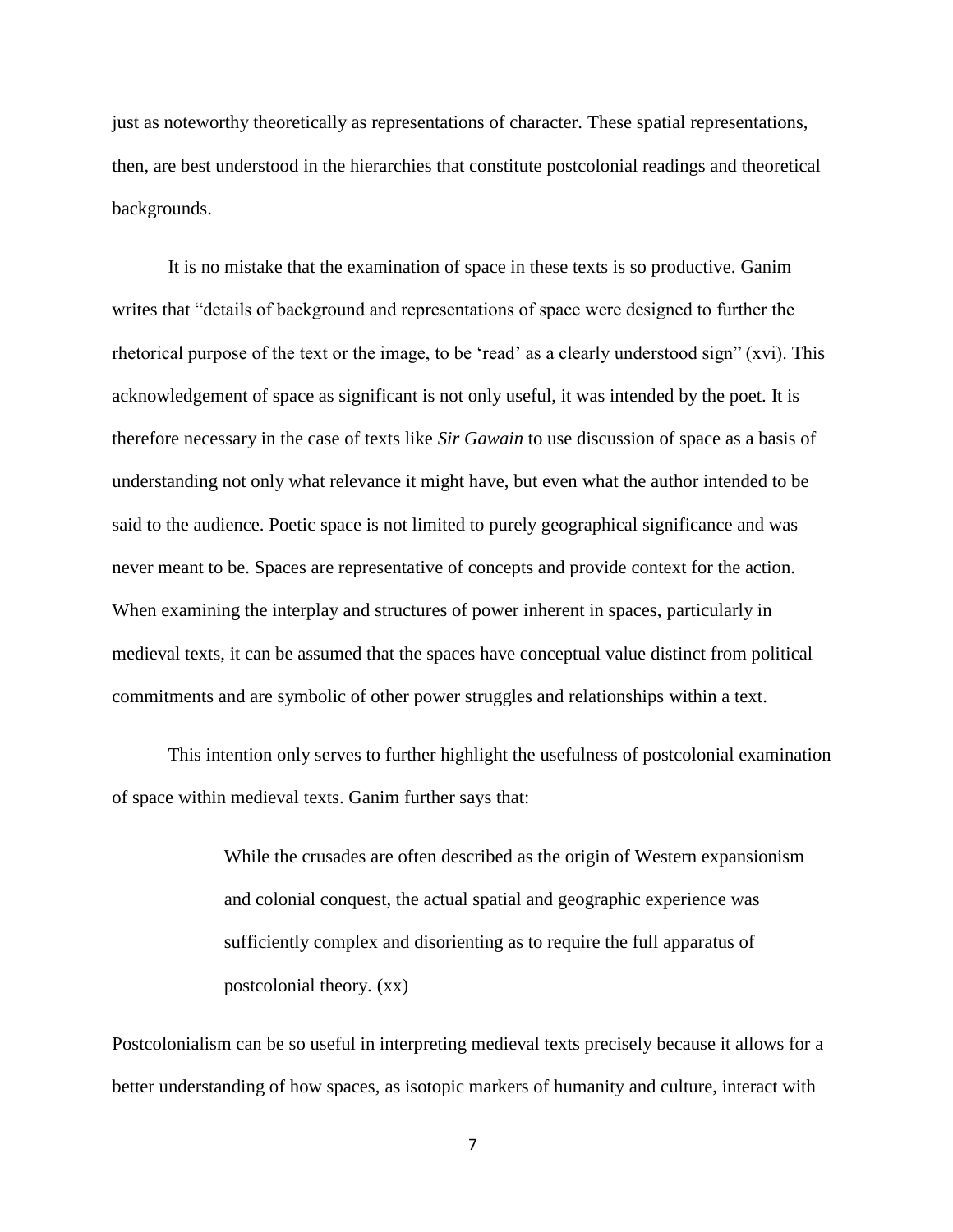each other and upon people. This is the very theory Said discusses in *Culture and Imperialism*, the idea that "all cultures are involved in one another; none is single and pure, all are hybrid, heterogenous, extraordinarily differentiated, and unmonolithic" (xxv). It is not only literature affected by colonialism that can incorporate this idea, but this theory is also an integral part of medieval texts like *Sir Gawain*.

*Sir Gawain and the Green Knight* takes places in three distinct spaces: King Arthur's court, Bertilak's castle, and the entirety of the space between them through which Gawain travels, represented in a distilled form in the Green Chapel. It is through Gawain that these spaces are linked and can be understood contrapuntally. The contrapuntal nature of these spaces, however, only becomes clear when Gawain sets out in the role of the exile. Exile is a necessary element for the Green Chapel to exist, as well as for the interplay between the courts of Arthur and Bertilak.

Exile, however, is too large a concept to apply to a single character or text without establishing its parameters. There is not one form of exile, but several that have existed since man began to establish groups from which one could be cast out. In the influential 1967 essay "Homo Viator," Medievalist Gerhart Ladner seeks to define the forms of exile with which Medieval Europe would have been most familiar. These forms, entirely religious in nature, are the basis for how exile came to be known after. According to him, "we must then remember that medieval thought had derived from its early Christian sources not one, but two ideas of alienation, and was to make them lastingly its own: estrangement from God and estrangement from the world" (237-8). The more common of the two is alienation from the Order of God, a state of being that is "something very evil, something to be avoided at all costs" though it is nonetheless "found innumerable times in early Christian and medieval literature" (235). This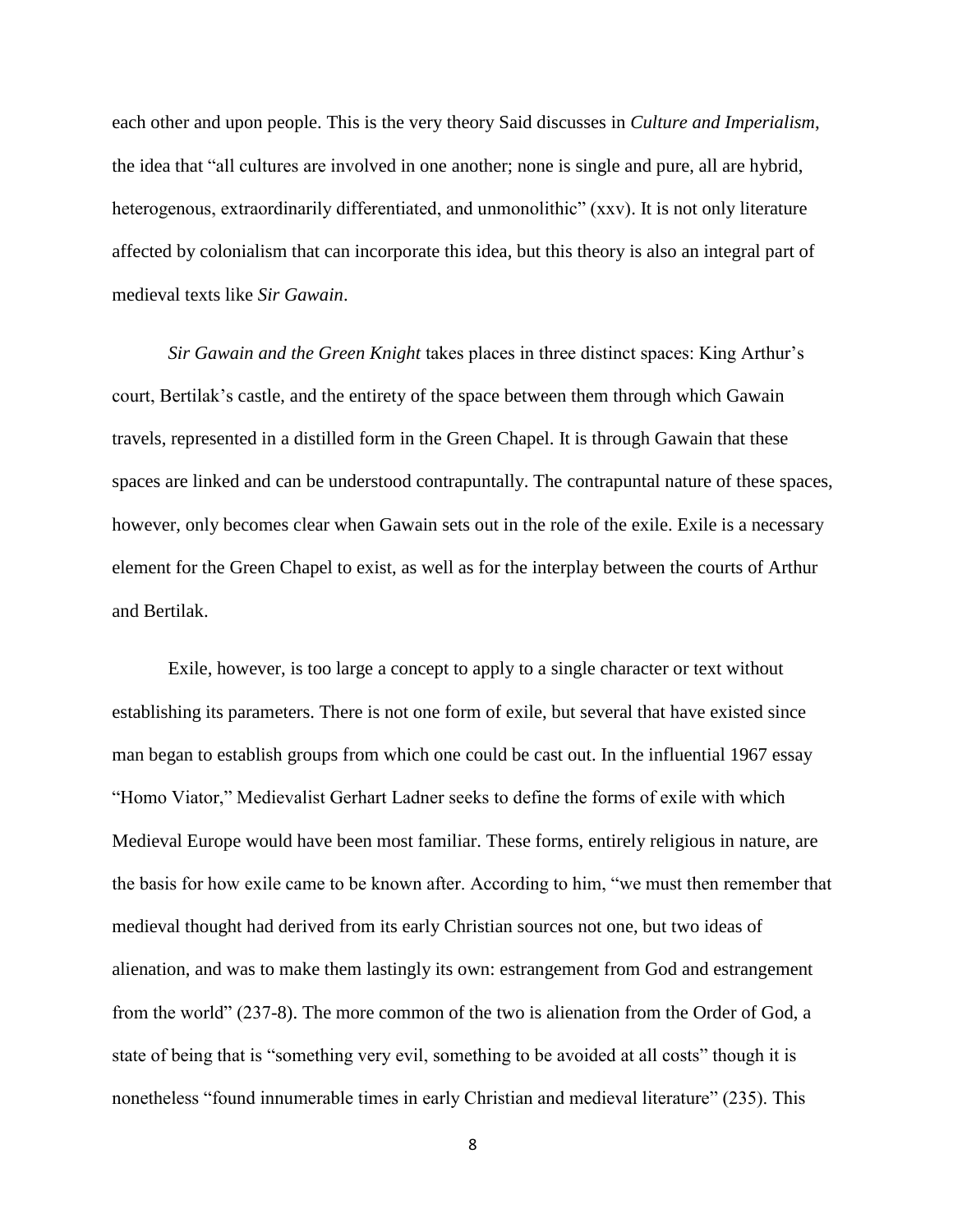exile is not a physical experience, but a spiritual one. It is a metaphorical and internal separation. This is not the primary state of exile that Gawain experiences. He is hardly alienated from god; the poet tells us that "alle his afyaunce upon folde was in the fyve woundes" (642). He is thoroughly dedicated to his Christianity, placing his faith within the five wounds of Christ and what they represent. This is not presented ironically; Gawain's faith is shown as a defining aspect of his character. Similarly, later in the poem Gawain "schrof hym schyrly and schewed his mysdedes," (1880). If there were any sin alienating him from God, this full confession would presumably absolve him of it.

Ladner's second form of exile is perhaps closer to what we see in Gawain. Instead of separating the exile from God, this form works to draw them closer to him. Alienation from the world, in stark contrast to alienation from God, epitomizes the idea that "temporal comfort on this earth is to the just man what the bed in an inn is to the *viator*, to the traveler on his journey: he will rest in it bodily, but mentally he is already somewhere else" (235). This form of exile, while no less internal and spiritual than Ladner's other category, is still closely tied to the physical and spatial experience that we see acted out by the character of Gawain. Marrying the separation of internal desire from the world with the physical self from society combines metaphorical and physical space in the same way that Gawain's experience does. However, this second category still fails to completely encompass Gawain's peculiar state of exile. This becomes clear if we consider the type of character that results from worldly exile. In its ideal from, Ladner explains, wordly exile gives rise to the figure of the wandering monk. His distinctive activity, called *Peregrinatio*, is a form of exile defined principally by its relation to religious denial. The wanderer's separation, the nature of his exile, is only a side effect of his closeness to God. This is where the image of "pilgrimage, of homelessness, of strangeness in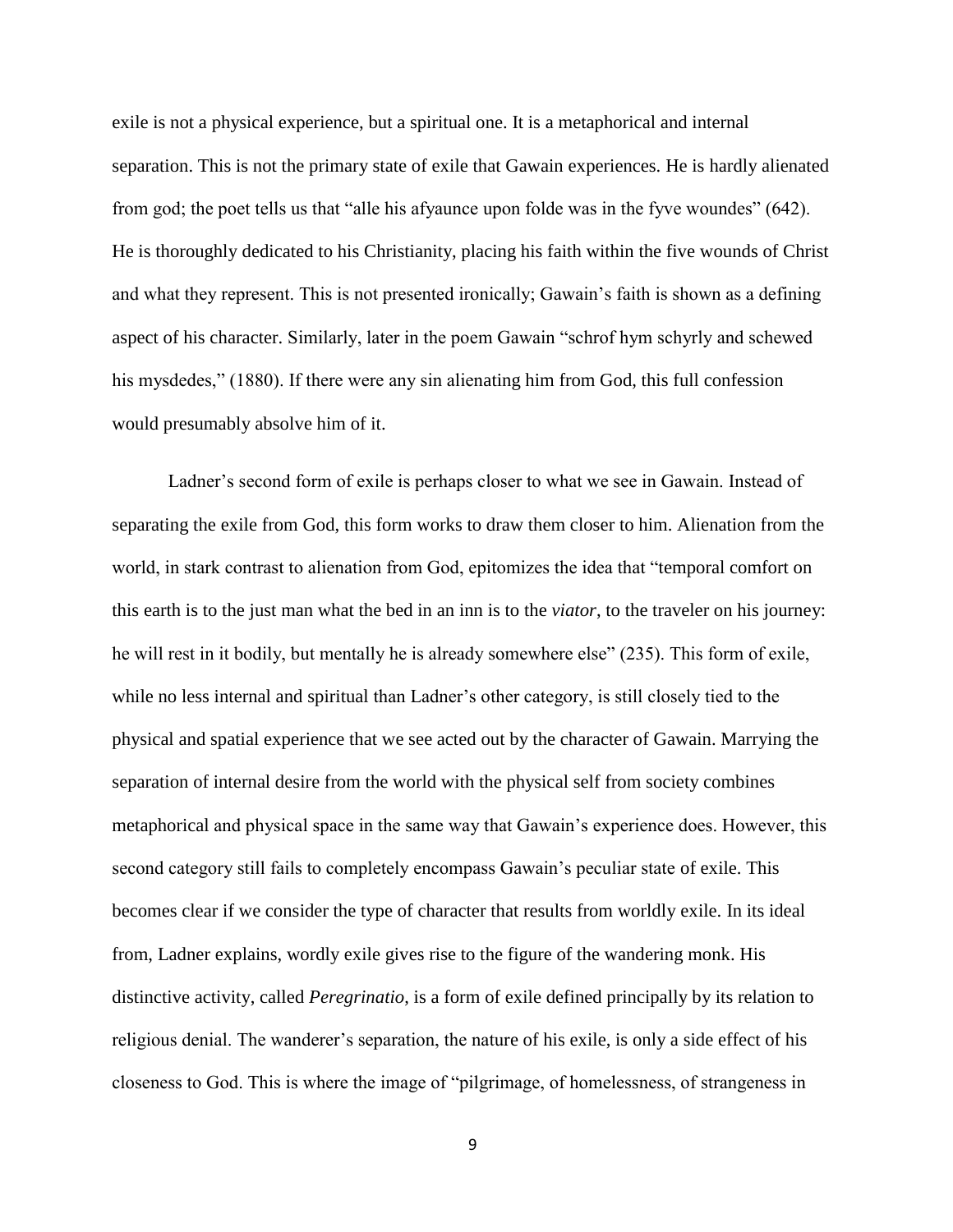this world" becomes a religious vocation and where Gawain's quest must be seen to diverge (237). While in exile from Arthur's court, the knight still partakes in all the worldly pleasures available in Bertilak's court, and "much dut was ther driven that day and that other / and the thryd as thro thronge in therafter" (1020-1). The pleasure that Gawain enjoys while in the court necessarily precludes him from this category, and yet he remains an exile.

It is in a third conception of medieval exile that Gawain's quest begins to become more familiar. In this conception, *peregrinatio,* that form of life "without which the chivalric ideals of the High Middle Ages could hardly have developed," becomes definitively separated from a religious context (246). In both categories - alienation from God or alienation from the world religion and Christianity were the central point around which exile revolved. This third kind of exile establishes a new central point; as Ladner says, "no longer, therefore, is it always the love of God and adherence to hallowed sanctions which are the touchstones of order or alienation" (247). For exile's most basic tenet is expulsion, involuntary or not, from a central point. Whether it is a physical or metaphorical point is immaterial. The central Order shifts in the later middle ages from this Christian conception to one based on secular Orders, and "for the first time in Christian history there were let loose in full force the vast potentialities of man's alienation from man" (256). In the first two examples, alienation and exile are entirely selfimposed. God does not force separation in the first exile. Rather, it is man who chooses to alienate himself from God through worldliness. The second form represents simply the inversion of the first.

It is then this third exile to which Gawain might belong. Ladner, however, fails to expound much on what it entails. He tells us that from this concept "there arose in the literature of the second half of the twelfth century that fateful image of the knight-errant who must seek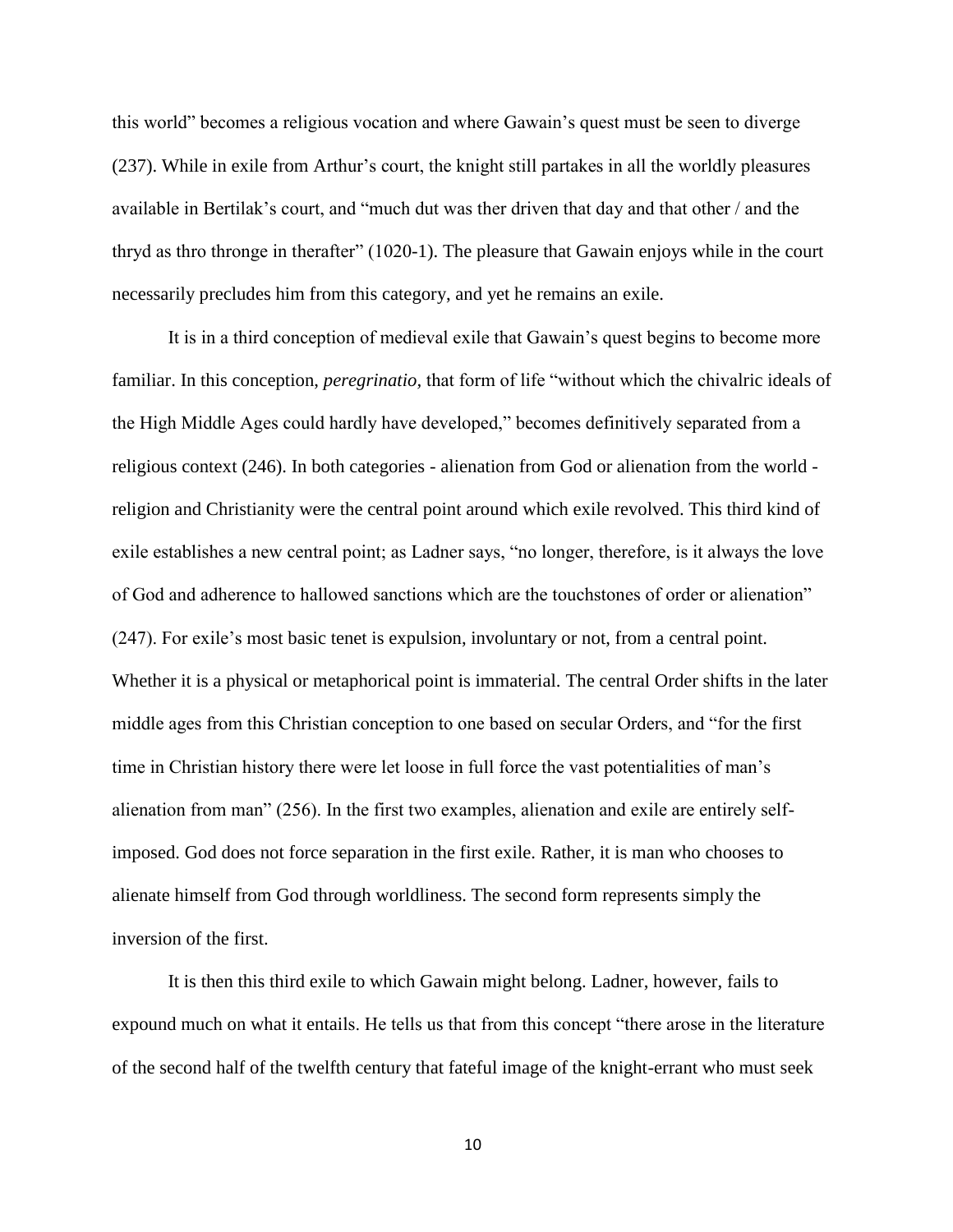out the hostile forces of the world and find his own self in a ceaseless course of *aventure,*" and this seems to fit *Sir Gawain and the Green Knight* perfectly (246). And yet the knightly quest, defined by voluntary departure and representations of heroic ideals, can hardly be said to be exile at all, at least not in the manner that we will find described by Said and attested in postcolonial literature. It is necessary then, to establish a fourth conception of exile to fit his unique situation. He is an exile, but not in any of the ways strictly delineated in Ladner's piece.

Instead what separates this iteration of Gawain from the typical knight errant of the medieval romance is primarily the nature of the task he must undertake. As the poem opens, we encounter Arthur and his court anxiously awaiting adventure. Our expectations for the events that follow are the same as Arthur's:

That he thurgh nobelay had nomen he wolde never ete

Upon such a dere day, er hym devised were

Of sum aventurus thing an uncouthe tale,

Of sym mayn mervayle that he might trawe,

Of alders, of armes, of other aventures (91-95)

We expect the same kind of adventure that the typical literature of the knight errant has given us.

This is, however, not what the poet provides. Almost immediately after establishing what is expected by the court, the Green Knight bursts into the hall, interrupting the celebration and silencing everyone within. He seemingly answers the desire for adventure and yet he is so strange and terrifying, that no one within the hall moves. When he introduces the game that will come to underpin the poem, the reaction of those of the court signals its strange nature. At first no one moves to take up the challenge, "If he hem stowned upon fyrst, stiller were thane / alle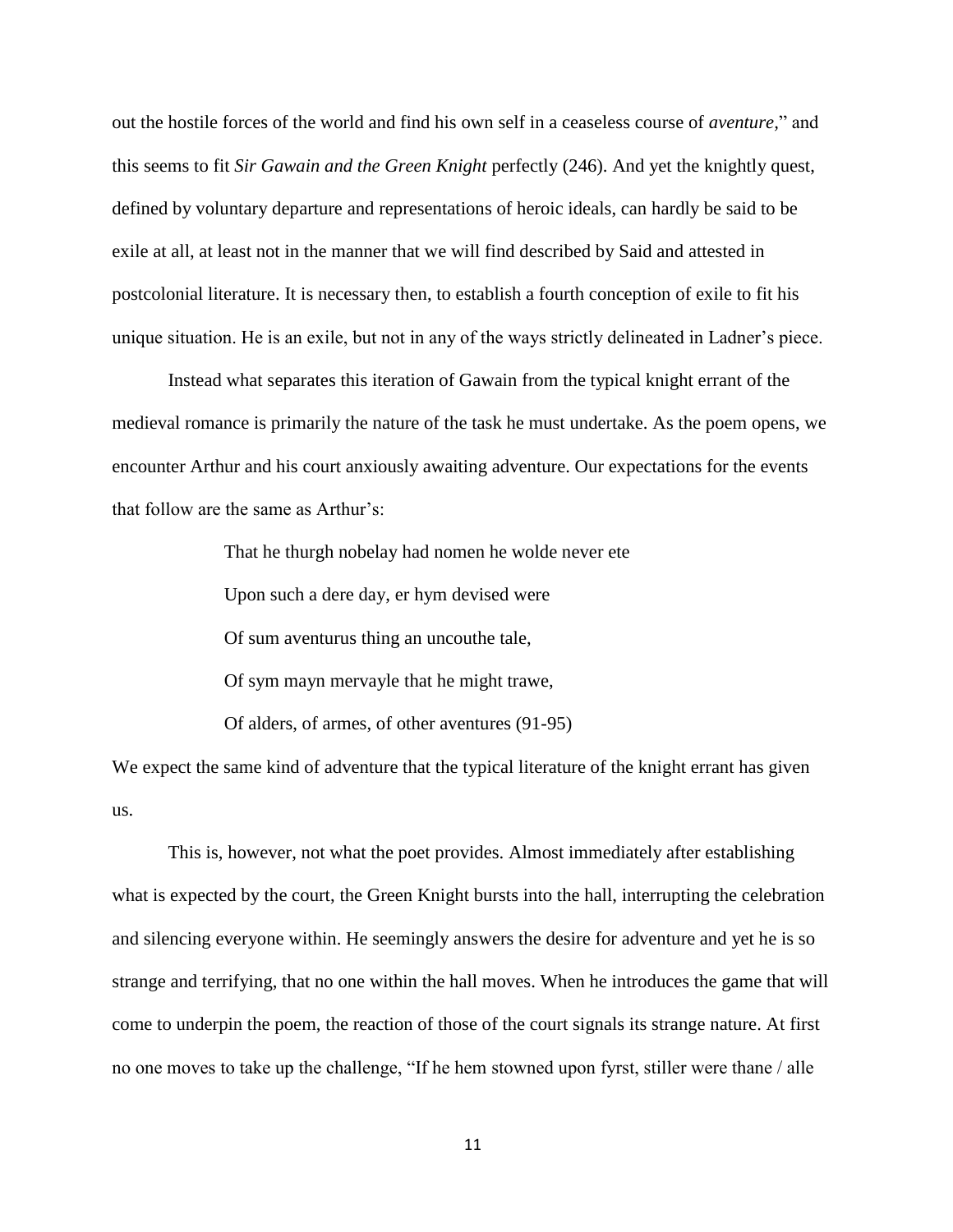the heredmen in halle, the hygh and the lowe" (301-2) Even Arthur falters before taking up the challenge, though the poet tells us he is "kene bi kynde" (181). The court only reacts when they feel they have been insulted. Thus it is made clear to us that the nature of the game and the quest that is given is of such a serious nature that even the brave king waiting for an adventure is stunned by the challenge. This is not a game to be taken lightly.

Even after Arthur is ready to take up the call, the danger is reiterated to us when the previously silent Gawain begs the king to defer and allow him to accept the challenge instead.

> For me think hit not semly, as hit is soth knawen, Ther such an asking is hevened so hyghe in your sale, Thagh ye yourself be talenttyf, to take hit to yourselven, Whil mony so bolde yow aboute upon bench sytten, That under heven, I hope, non hagherer of wylle, No better bodyes on bent ther baret is rered. I am the wakkest, I wot, and of wyt feeblest, And lest lur of my lyf, quo laytes the sothe. (348-55)

Gawain offers to replace the king in the game not only because it is courteous for a vassal to assume dangers on behalf of his lord, but because the loss of Arthur would be far too great. Gawain insists that if he were to die it simply would not matter as much. Unlike him, Arthur constitutes his own space. When Gawain is cut off from a court, he is made into a wanderer, an exile. The spaces through which he travels are independent of him. Arthur's death, on the other hand, would constitute the death of his court and culture. Similarly, if exile is what allows Gawain to move between and experience disparate spaces, Arthur would not be able to serve the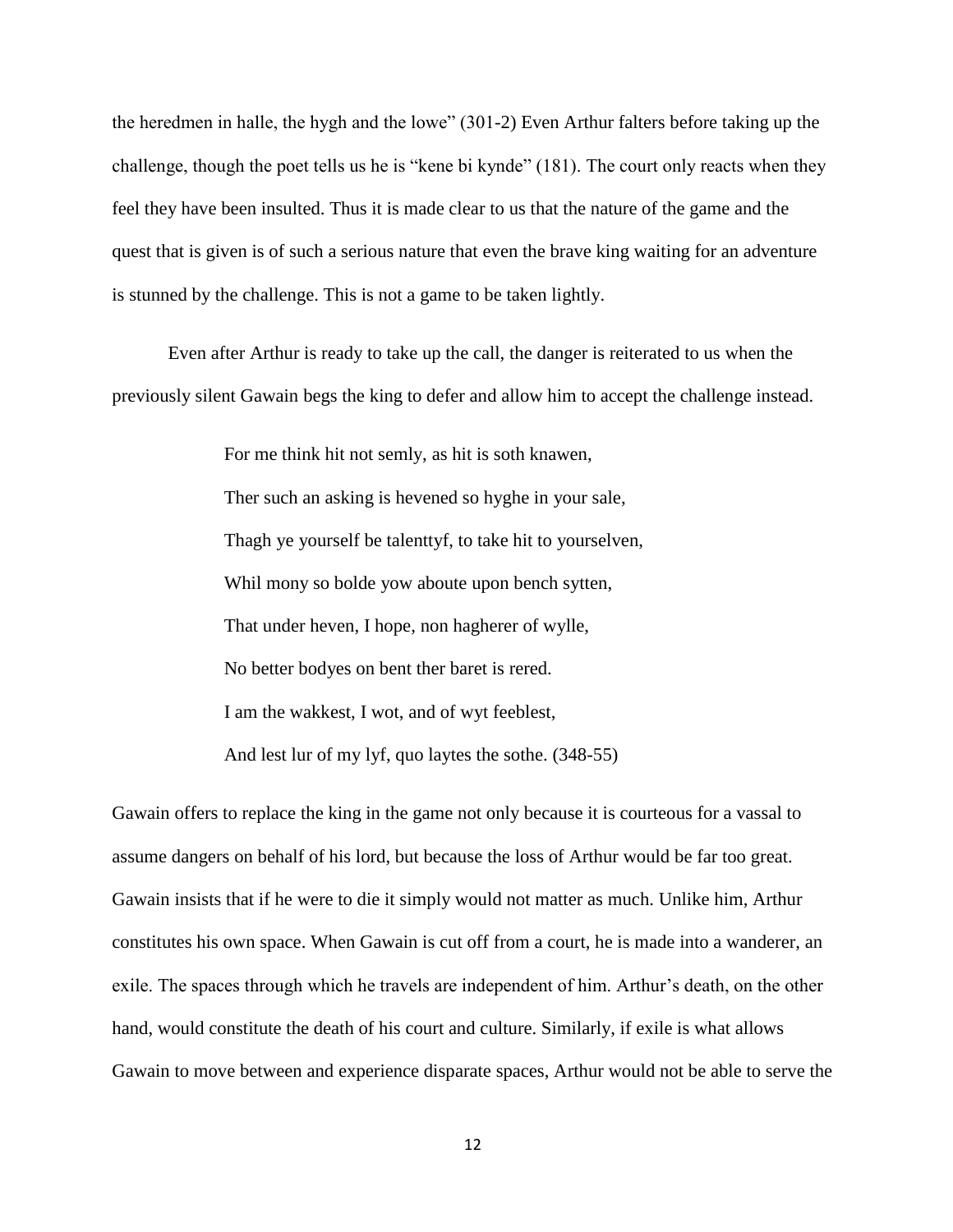same purpose, as he brings his court and space with him. As a result, the poet must impress upon us the idea that challenge is so great that even "the wyghtest and the worthiest of the worldes kynde" are slow to react, and instead a lesser knight, one who can be cut off from the court, must take up the call (261).

The danger is also notable because it is clear that this is not the sort of quest from which a knight is expected to return. A knight errant might take up a quest, fulfill it, and return home – this would not be an example of exile, either as Ladner or Said define it. Gawain, however, chooses to go in the full knowledge that it will be his end. The rest of the court is also fully aware of this, as "There was much derne doel driven in the sale" (558). They know that it is more than likely that Gawain will not return. It is, therefore, a permanent expulsion from the court, albeit one that is begrudgingly accepted.

If this were the kind of challenge that could be lightly taken on, the poet would not have repeatedly called attention to the grim reaction of those gathered. The challenge is unlike anything they had ever seen, or "For fele sellyes had thay sen, bot such never are" (238). Highlighting the danger and strange nature of the quest shows that when Gawain accepts it, it is only because action is absolutely necessary. This is not a quest taken up totally freely, and therefore the exile that accompanies it is not self-imposed. The constant reiteration of the horror of the court and the reminders of the danger inherent in the quest are there to impress upon the reader the fact that this quest is not entirely voluntary and is therefore not the sort of quest a knight errant would normally undertake. This underscores the exilic, rather than adventurous, nature of the journey Gawain must undertake.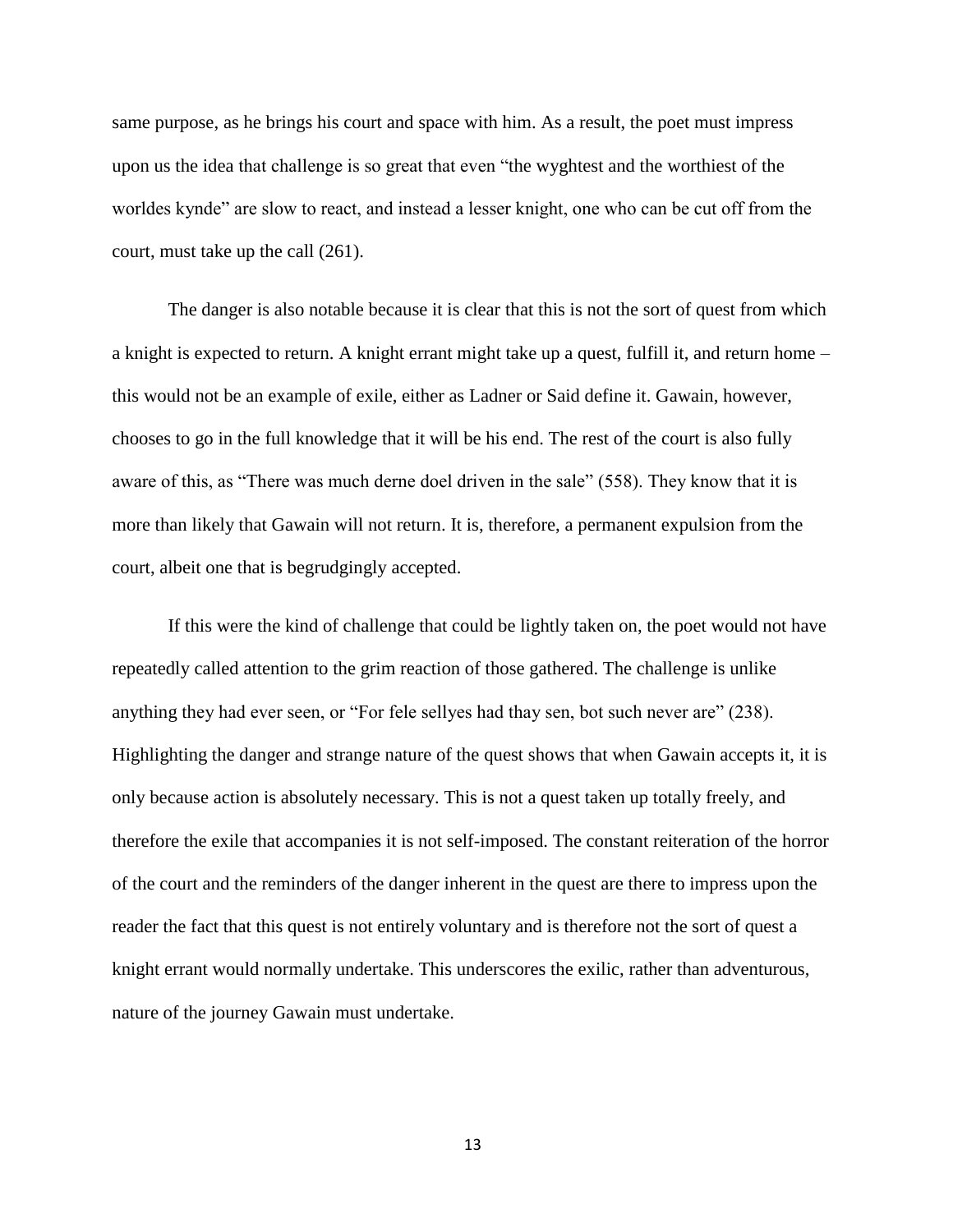Another idiosyncrasy of Gawain's quest is that he is not told exactly where to go to complete his challenge. He is made to wander in the unknown, and to experience what that means. The poet tells us that "Ther he fonde noght hym byfore the fare that he lyked. / Hade he no fere bot his fole bi frythes and dounes, / Ne no gome bot God bi gate wyth to karp" (694- 696). He wanders as the exile does, a man without a country or peers to speak with, and with nowhere to call home. Despite the impossibility of finding anyone to speak to, by its very nature the quest requires Gawain to attempt to find help from others. The Green Knight insists that "The knight of the grene chapel men knowen me mony; Forthi me for to fynde, if thou fraystes, fayles thou never. / Therfore com, other recreaunt be calde the behoves" (454-6). Gawain does not simply search for the Green Chapel, but for someone who will acknowledge the existence of the space and thereby commune with him. This is practically impossible, however, because "Fer floten fro his frendes fremedly he rydes. / At uche warthe other water ther the wyye passed / He fonde a foo hym byfore, bot ferly hit were / And that so foule and so felle that feght hym byhode" (714-7). Not only can he not find help, he finds instead enemies at every ford. This is the total alienation of the exile. The instruction given to Gawain to find help from his countrymen only serves to emphasize the fact that, as an exile, he no longer has that option.

It is this physical separation that is the most reminiscent of the plight of the exile. In his article "Privacy, Community, and Society: Confession as a Cultural Indicator in 'Sir Gawain and the Green Knight,'" Anthony Low explores Gawain's relation to society through the act of confession. Low's assertion that confession is a means to reintegrate a sinner into the church, or an exile into society, depends upon this idea that Gawain is totally alienated. Low writes:

> [in] sharp contrast with the communal joy at court that opens the poem is the bleak isolation of Gawain's quest for the Green Chapel in its middle. The quest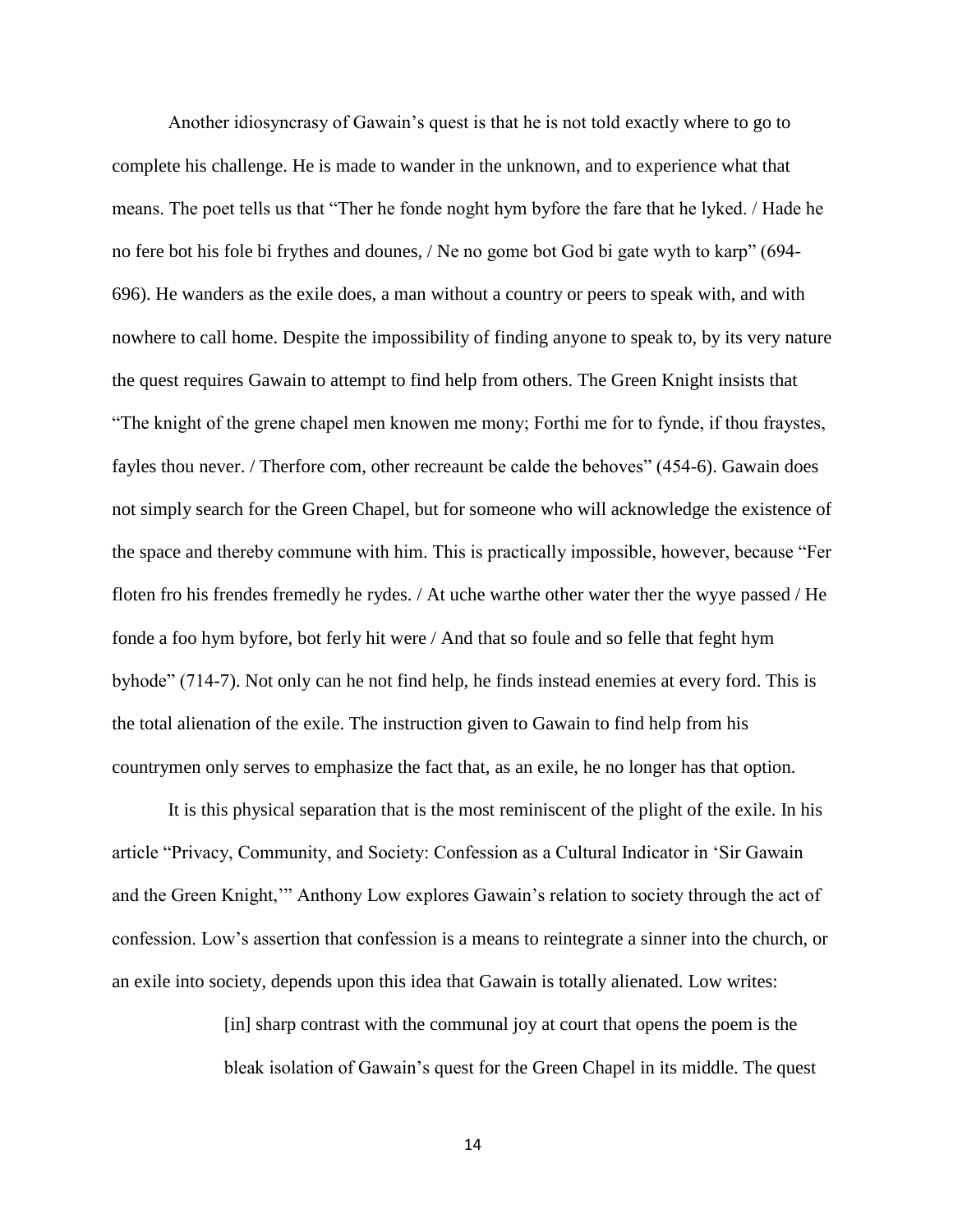resembles an exile. It evokes strong emotions: forlornness, forsakenness, loneliness. The hero, deprived of the loving support of friends and companions, is driven into himself. (12)

Low notes that the physical separation is crucial in that it turns Gawain's attention from the outward bonds of fellowship to an inwardness and individualism. This inwardness that he ascribes to Gawain's condition is what transforms his acquiescence to the impossible terms of the game into more than a quest but into an interminable state of exile. Gawain's powerful, inward sense of honor is what links the inner and the outer senses of this exile. As in Ladner's first two medieval concepts of exile and alienation, part of Gawain's choice is due to his inner life, a decision that is self-imposed rather than simply forced upon him. It is also this inner life that most decidedly marks Gawain's quest as exilic. Although he is separated from society, "Gawain does not need the community's presence to bolster his inward sense of honor. Honor is not just a personal matter, any more than sin is. But Gawain is sufficiently at one with his community to bear its honor and trust within himself" (Low 15). That he bears the honor imprinted upon him by King Arthur's court is what makes it impossible for him to truly belong in Bertilak's. He is no longer able to be a part of the former court because of his acceptance of the quest, but too marked by that identity to ever become a part of another community.

Gawain's ultimate return to King Arthur's court thus presents a challenge to the idea that Gawain was ever subjected to the condition of exile in the first place. If the realities of the game and the physical experience of exile were all that he experienced, his pilgrimage would indeed have ended and he would have been readmitted wholly and comfortably back into his home. However, since his particular experience of exile occupies the new, fourth conception of exile established here and a third space that encompasses both the inner and outer lives, Gawain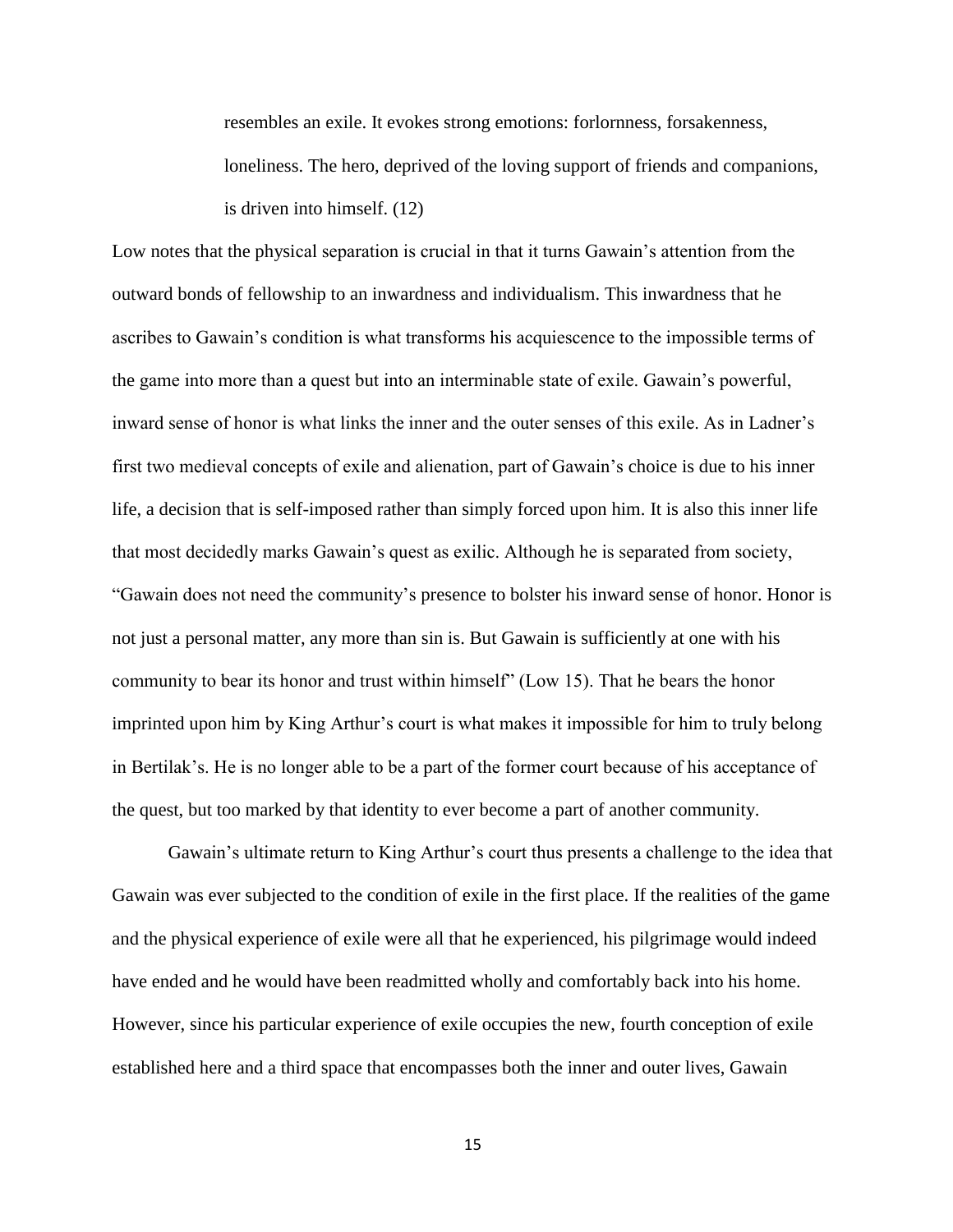never truly returns home. He is indelibly marked by the experience of his exile, and is thus permanently changed. When Gawain returns to King Arthur, he does so with a sense of shame experienced while away from the court. This shame is physically represented by the green girdle, as he says that it "is the token of untrawthe that I am tan inne / and I mot nedes hit were wyle I may last" (2509-10). Arthur and his knights attempt to look beyond the girdle and what it represents, they:

> …comfortes the knight, and alle the court als Laghen loude therat, and luflyly acorden That lords and ladis that longed to the Table Uche burne of the brotherhede, a bauderyk schulde have, A bende abelef hym aboute, of a bryght grene (2514-7)

For another man, this might have been enough to be fully readmitted. And yet, they overlook the "bende of this blame I bere on my nek" as well as the vow that he takes to remember and be defined by his shame (2506). The laughter and adoption of the girdle is not enough to erase the inner meaning behind it. While the mark of the Arthur's court prevented him from being at home anywhere else, when he returns, the mark of his experience wandering prevents him from ever truly coming out of exile. This inner sense makes him remain in exile permanently.

The girdle is an important marker of Gawain's continued exile, not only because of how it signifies his inward sense of separation, but because of the implications of the reaction from Arthur and the rest of the court. A.C. Spearing writes that the strange reaction is an unexpected development, and even suggests that it changes the tone of the ending of the story. He notices that their adoption of the girdle is disrespectful, and that "In taking the green girdle as a badge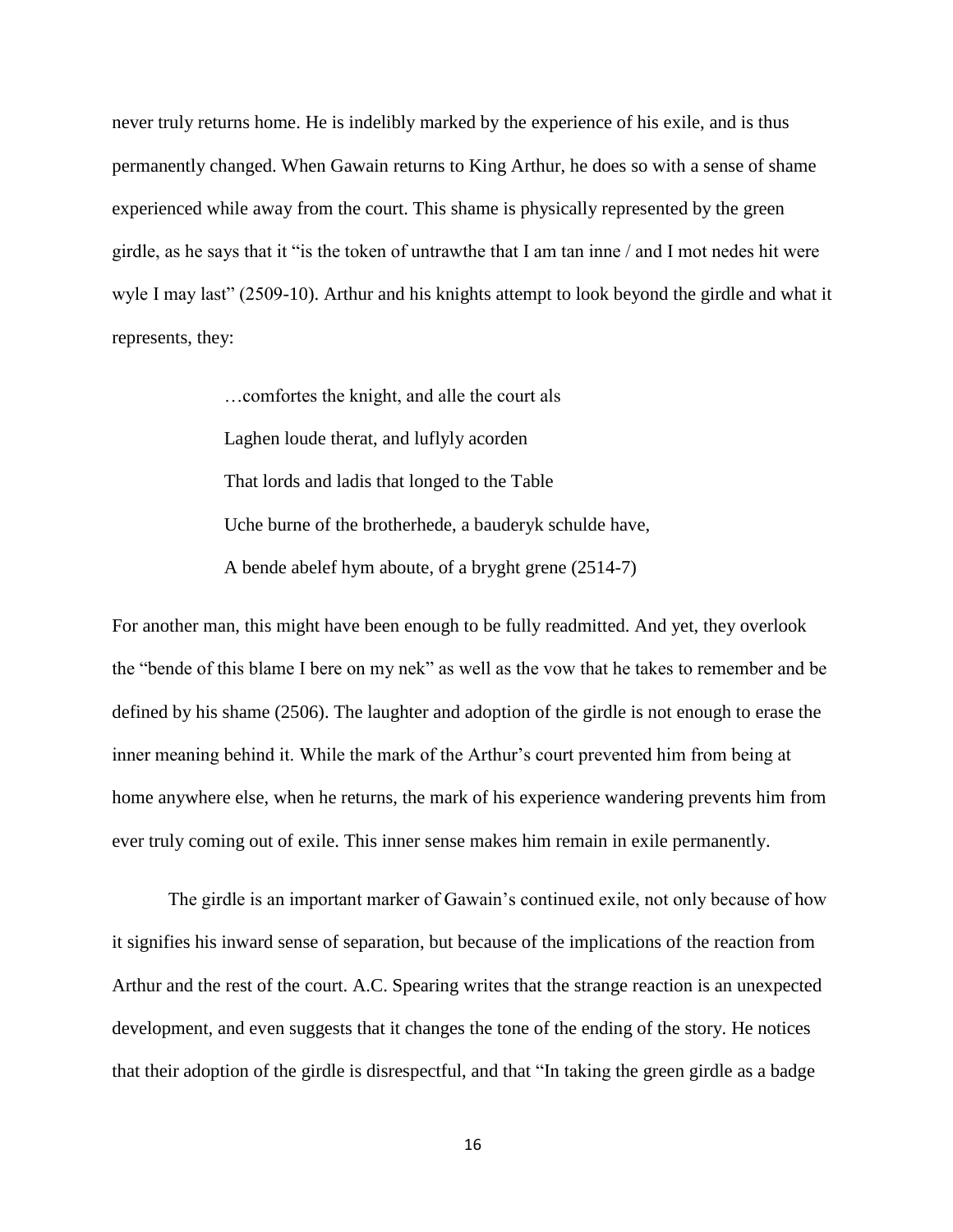of honor, the courtiers are perverting its true meaning, which is known only to Gawain himself. Thus the poem could be seen as ending on a note of bitter irony" (222). Rather than seeking to understand, the courtiers of the Round Table appropriate and change Gawain's symbol for their own purposes. Such appropriation, drawing a signifier from another culture or experience and changing it to suit one's own culture, shows that Gawain is perceived as other and remains an exile, even though he is ostensibly welcomed back with open arms.

The role of the exile is one that allows Gawain to better explore the relationship between the spaces of the text. As Edward Said wrote of his own experience:

> Ever since I can remember, I have felt that I belonged to both worlds, without being completely of either one or the other…Yet when I say 'exile' I do not mean something sad or deprived. On the contrary, belonging, as it were, to both sides of the imperial divide enables you to understand them more easily. (xxvivii)

This is why Gawain's place as exile is so important. It is only through his ability to move easily through spaces in the way that Said describes that the courts of Arthur and Bertilak can be read clearly and contrapuntally. By existing in Arthur's court with no ties to any other, and then in spending time within Bertilak's, Gawain experiences both spaces and by extension allows the reader to experience them as well. This combined experience of both courts, as well as that of the state of exile, is not simply left to the imagination of the reader; the poet creates a third space, the Green Chapel, to clearly delineate these concepts. The space which the Green Chapel represents is a boundary between two worlds, and simultaneously the realm to which Gawain is exiled. While most of the poem takes place within the courts in which Gawain stays, it is the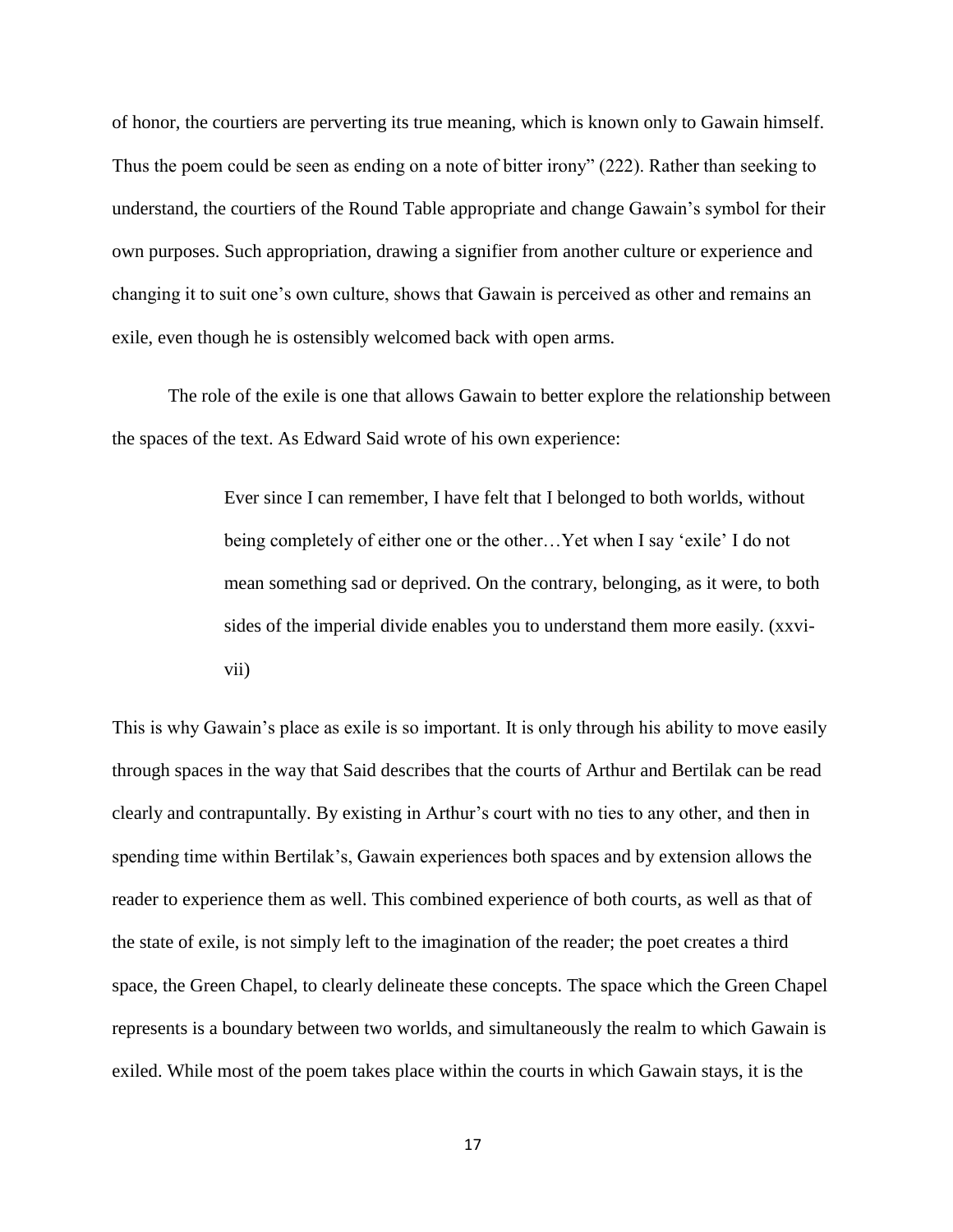Green Chapel that emerges as the defining space both for Gawain, and the courts between which it stands.

For such a significant setting in the text, The Green Chapel manages to elude clear description. Gawain spent many months searching for anyone who knew its location and found no one. When he finally comes across Bertilak and those who know the place, they steadfastly refuse to clarify what exactly constitutes the place. The servant who is finally able to point Gawain to the Chapel (markedly only after Gawain has experienced Bertilak's court) does so only in its relation to other landmarks. He also does not tell Gawain what to look for, only saying that "The place that ye prece to ful perilous is halden; / Ther wones a wyye in that waste, the worst upon erthe" (2097-8). His description is limited to speaking of it as the worst place upon the earth. He does not address what is there but only refers obliquely the Green Knight himself.

The only other notable aspect of the Green Chapel is how profoundly strange it is. Rather than being a chapel at all, it consists of a mound with "a hole on the ende on on ayther syde, / And overgrowen with gresse in glodes anywhere; / And al was holw inwith, nobot an olde cave, Or a crevisse of an olde cragge" (2180-3). The Green Chapel is not the sort of chapel Gawain would have been used to. The poet tells us of two other chapels, one at Arthur's court (63) and one at Bertilak's (930), and neither are described in detail, leading the reader to assume they are unremarkable examples of places of prayer. In contrast, the Green Chapel is a barrow; a fitting image because of the death Gawain expects to encounter there, but one that does not match with the expectation Gawain builds from previous experience. His reaction is to assume it serves the same kind of purpose that the court chapels do, but in service to the devil rather than God, saying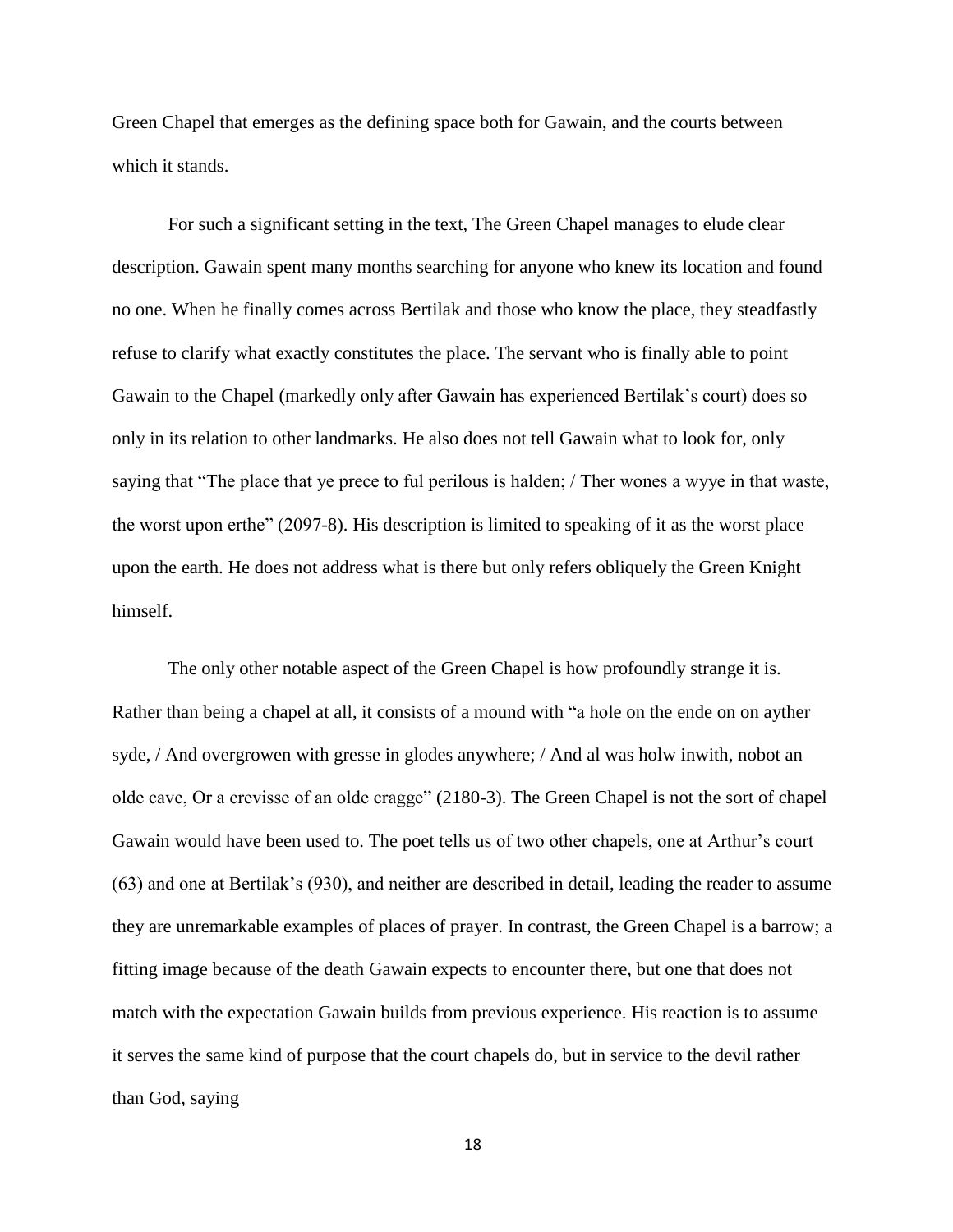'Now iwysse,' quoth Wowayn, 'wysty is here; This oritore is ugly, with erbes overgrowen. Wel bisemes the wyye wruxled in grene Dele here his devocioun on the develez wyse.' (2189-92)

The Chapel for Gawain is initially an amalgamation of his expectations of the role of a chapel: what it is and what it isn't. It is only after his encounter with the Green Knight, when Gawain realizes the interlocking nature of the games and of his actions in both courts, that the Green Chapel becomes more than a space to be compared to other spaces. The Chapel is where the consequences of all experiences are made clear. The final outcome of all the games are settled and revealed to be all a part of one.

It is the Green Chapel that serves as what Homi Bhabha calls the "beyond," or where cultures meet and define themselves. In his book *The Location of Culture,* Bhabha calls for an attention not to where characters come from, but to where those places are formed and identified. For Bhabha, it is necessary to look:

> beyond narratives of originary and initial subjectivities and to focus on those moments or processes that are produced in the articulation of cultural differences. These 'in-between' spaces provide the terrain for elaborating strategies of selfhood – singular or communal – that initiate new signs of identity, and innovative sites of collaboration, and contestation, in the act of defining the idea of society itself. (2)

In order, therefore, to truly establish what it would mean to be of the court of Arthur or the court of Bertilak there must be a meeting in a third space. This moment and process takes place in the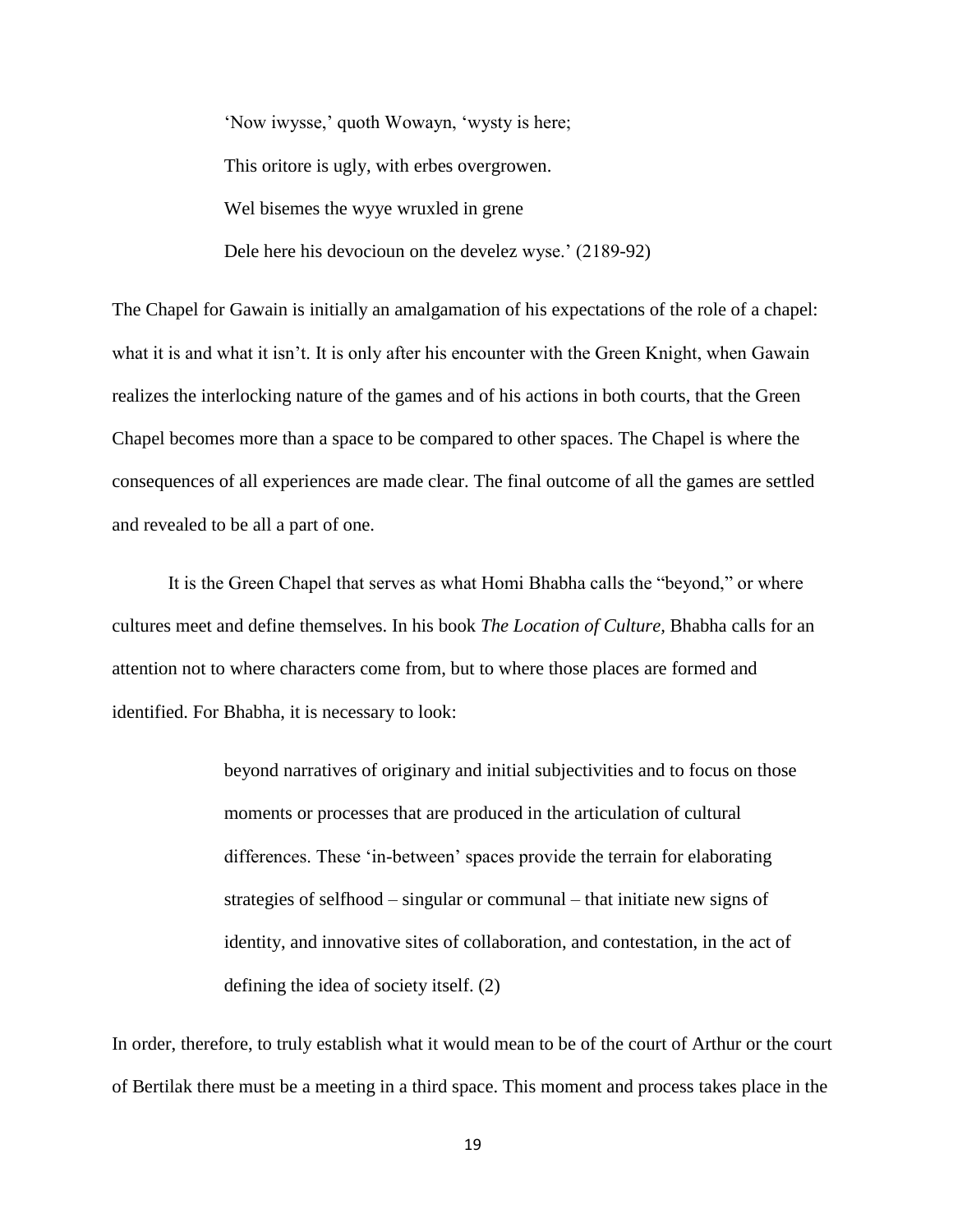Green Chapel. It is there that the collaboration between the disparate elements of both Gawain and Bertilak, as both appear there, can occur. However, it must be mediated by the experience of between-ness that is established by leaving one's home. It is only after being fundamentally changed that characters can pass there: in Gawain's case, the choice to exile himself from his home and enter into the beyond, and in Bertilak's, the physical transformation that makes him at once familiar and strange.

This strangeness is essential so that differences can be delineated more sharply and the border that defines what is not strange can be more clearly drawn. One must lose what is normal in order to more clearly see the normal for what it is. As Bhabha says:

> "The negating activity is, indeed, the intervention of the 'beyond' that establishes a boundary a bridge, where 'presencing begins because it captures something of the estranging sense of the relocation of the home and the world – the unhomeliness – that is the condition of extra-territorial and cross-cultural initiations. (9)

Presencing, the clear marking of these spaces, requires this unhomely quality. And it is this feature that is perfectly contained in the Green Chapel, because not only is it a place literally between the courts of Arthur and Bertilak, a neutral zone, it is not of the world they had inhabited. It is thoroughly the realm of the unhomely, a place where ultimately no one belongs, but is still familiar enough to the parties to which it serves as a border. Although the term is typically applied to post-colonial societies in which the colonizer and colonized meet, Bhabha notes that "it has a resonance that can be heard distinctly, or erratically, in fictions that negotiate the powers of cultural difference in a range of transhistorical sites" (9). The experience is one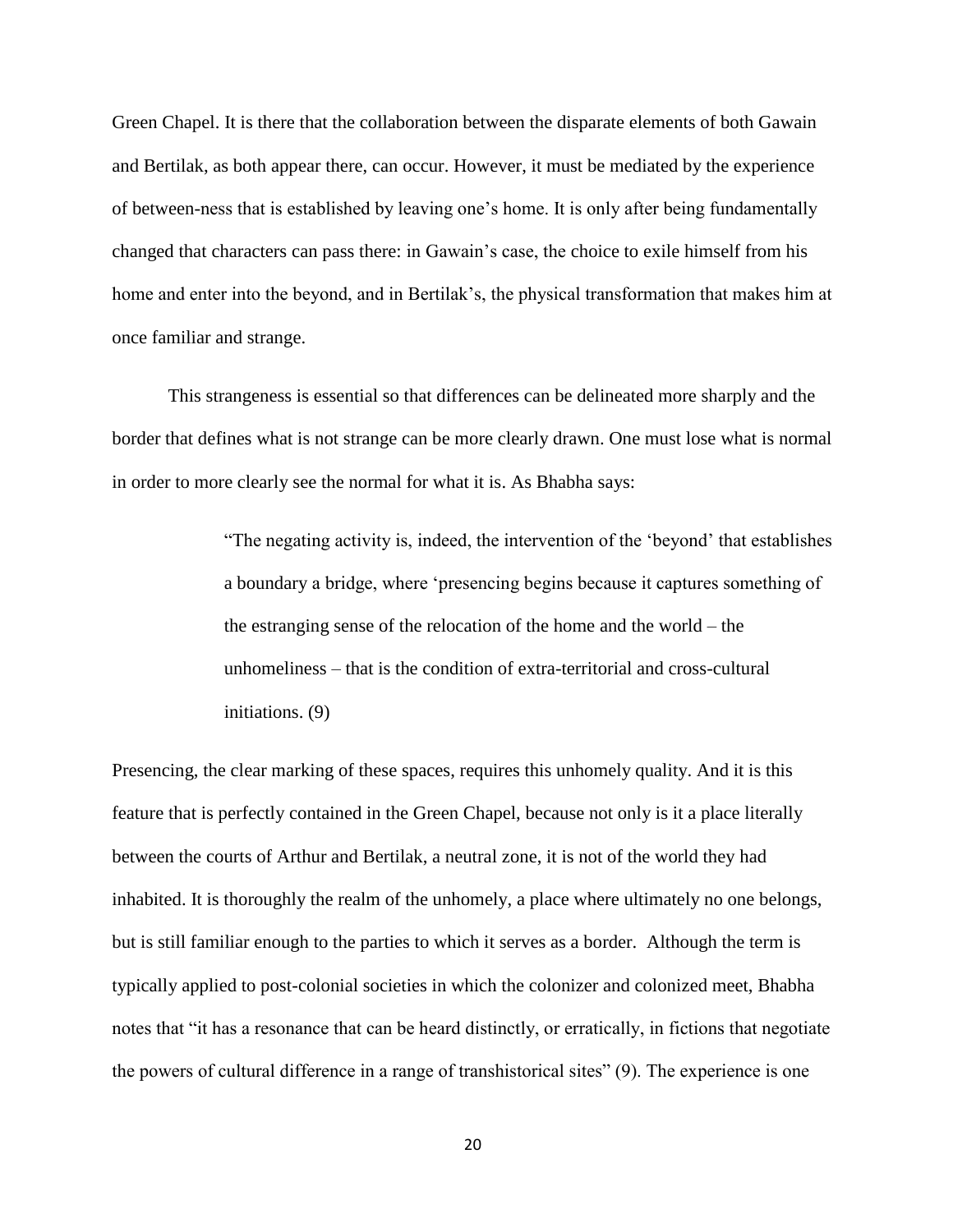that, while defined in the context of colonialism, could already be felt in the Pearl Poet's time and therefore resonate in *Sir Gawain*.

Although the Green Chapel is the ultimate representation of this space, it is not in and of itself the entirety of Bhabha's beyond. The experience outside of Arthur's court, the wilds of England in which Gawain spends much of a year and the entire location of his exile, serves as this beyond. Beyond is not as much a place as it is a space of experience, and "there is a sense of disorientation, a disturbance of direction, in the 'beyond': an exploratory, restless movement" (Bhabha 1). This perfectly encapsulates the meandering journey of Gawain, who does not know exactly where he is going but must search until he finds it. Movement is another of the essential qualities of this third space because:

> What is at issue is the performative nature of differential identities: the regulation and negotiation of those spaces that are continually, contingently, 'opening out,' remaking the boundaries…where difference is neither One nor the Other but *something else besides, in-between*. (219)

The in-betweeness of this state is predicated on the "opening out" of bordering spaces. In order to reach the in-between, the area in which culture is formed and identity constructed, it is necessary for Bertilak and Gawain to push out, carrying what has been established of their social identities, from their respective homes, and meet at the Chapel. The clash is what further establishes difference, which in turn solidifies identity.

Within the text, however, it is clear that pushing away from one's court is not an action easily taken. Gawain cannot simply leave and return unchanged, for his destination, the unhomely third space, is characterized in Edward Said's essay "Reflections on Exile" as, "just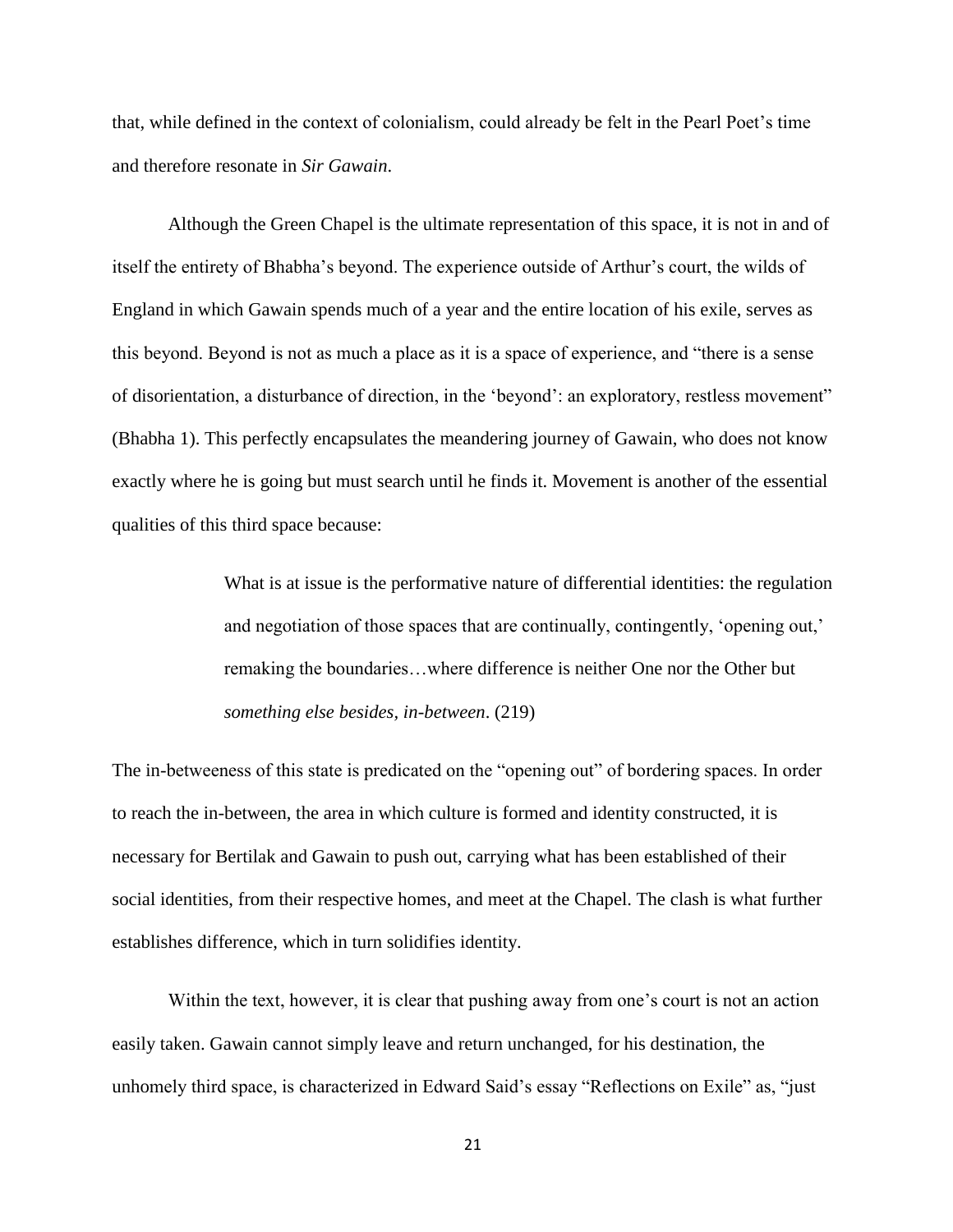beyond the frontier between 'us' and the 'outsiders' is the perilous territory of not-belonging" (140). If meeting in the Green Chapel requires a quality of movement and unhomeliness, exile is seemingly the perfect way to achieve that dual state. One cannot be too firmly attached to the world one has left, because "seeing the entire world as a foreign land makes possible originality of vision" that is necessary to map the borders of the familiar (148). Exile is the state of the perpetually unfamiliar. Gawain must be separated permanently from the world of Arthur and experience Bertilak's realm but not be a part of it, in order to exist within the third space represented by the Green Chapel.

Bertilak, while not an exile himself, still becomes a physical representation of what it means to be one. His appearance is that of a perfect knight in every way, save only his strange size and the fact that he is green. He bears the appearance accepted by the world from which he comes, his own courtly life, and yet is strangely marked by the magical. It is this strangeness, the same strangeness that Gawain takes on when he takes on the mantle of exile, that allows for passage into the third space. Both men experience, whether through actual exile or physical enchantment, what Said defines as exile: a " life led outside habitual order. It is nomadic, decentered, contrapuntal; but no sooner does one get accustomed to it than its unsettling force erupts anew" (149).

The establishment of identity that happens for both the realm of Bertilak and that of Arthur, the bordering spaces, within that of the third depends upon Said's idea of contrapuntalism. This is achieved through the experience of Gawain as exile, for as Said writes:

> For an exile, habits of life, expression or activity in the new environment inevitably occur against the memory of these things in another environment.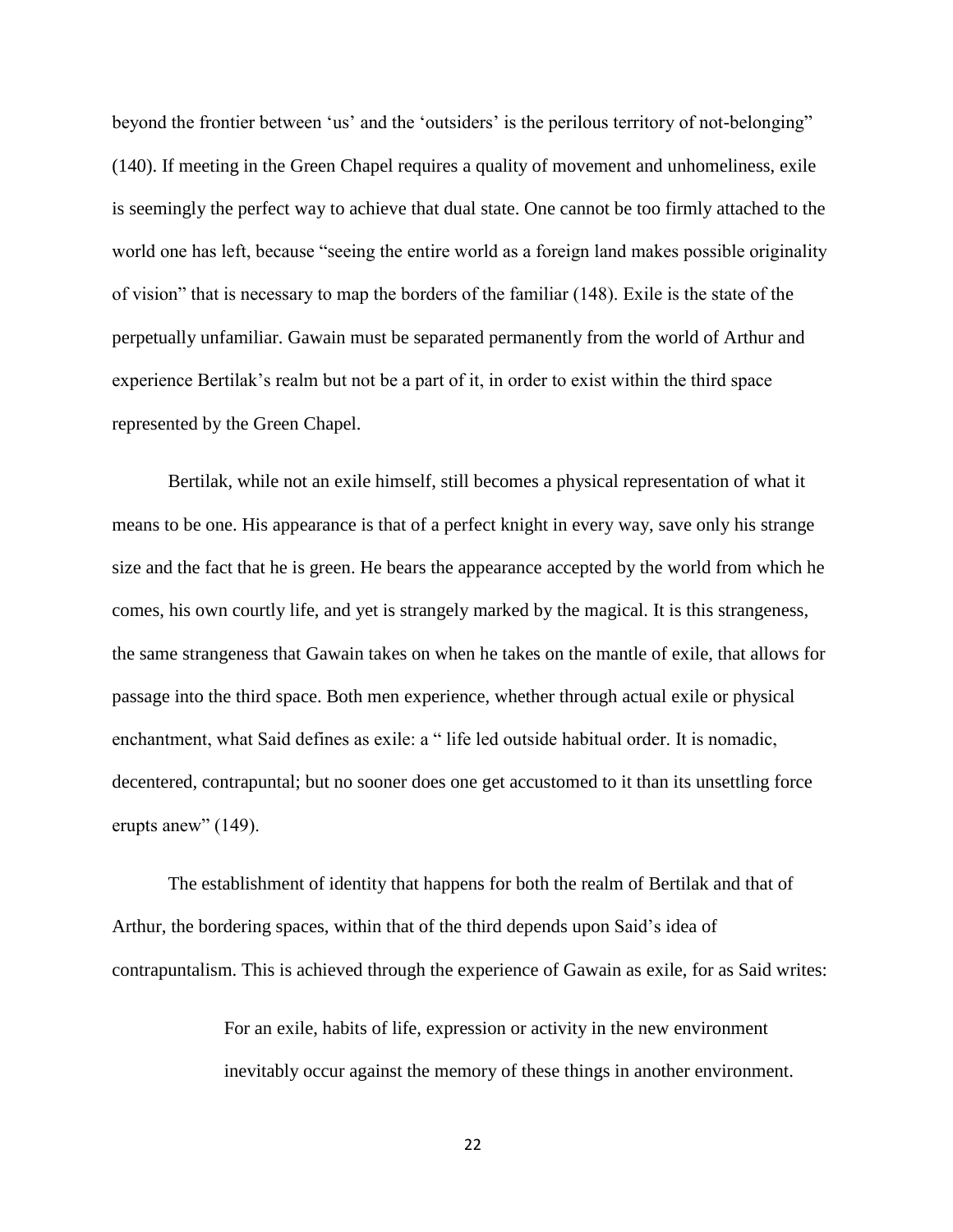Thus both the new and the old environments are vivid, actual, occurring together contrapuntally. (148)

Bhabha describes the third space as one that is thoroughly defamiliarized so that perspectives can meet and sharpen themselves against one another. This is the same action that defines exile; exile is itself the third space. The Green Chapel then, is both the embodiment of exile and of the border between worlds. The contrapuntalism that defines Said's conception of exile and, similiarly, Bhabha's third space, is what Gawain achieves as he undergoes his journey into the beyond. And once Gawain is there, not a part of either space but having experienced both, he is able to more clearly view them from his outside perspective.

The role that both Gawain and Bertilak serve is one that exists in and thrives on ambiguity. Part of the experience of exile is to be in an indistinct state of existence; one is no longer of any space. Belonging is eschewed and betweenness embraced. This exile and betweenness is represented within the text, not only as a geographical and societal state, but one that is encompassed in the characters themselves, as well as in their actions. When the Green Knight enters King Arthur's court, he is a figure whose ambiguity is integral to his character. He brings in one hand a sprig of holly, a symbol that peace, but in the other carries a terrible axe. He bears himself as a one who has seen war, but wears no armor and keeps his head uncovered. And most notably, he is courtly in his appearance and dress, the model of a perfect knight, and yet is simultaneously thoroughly otherworldly in his coloring and size. And in the text itself he does not act as a singular character, he occupies two roles: the lord of the castle as Bertilak and the strange Green Knight. The Green Knight is characterized by his ambiguity, and therefore to pass between spaces as he does, Gawain must embrace this same ambiguous state. He does so not only by embracing exile and becoming a man without a country, but also in the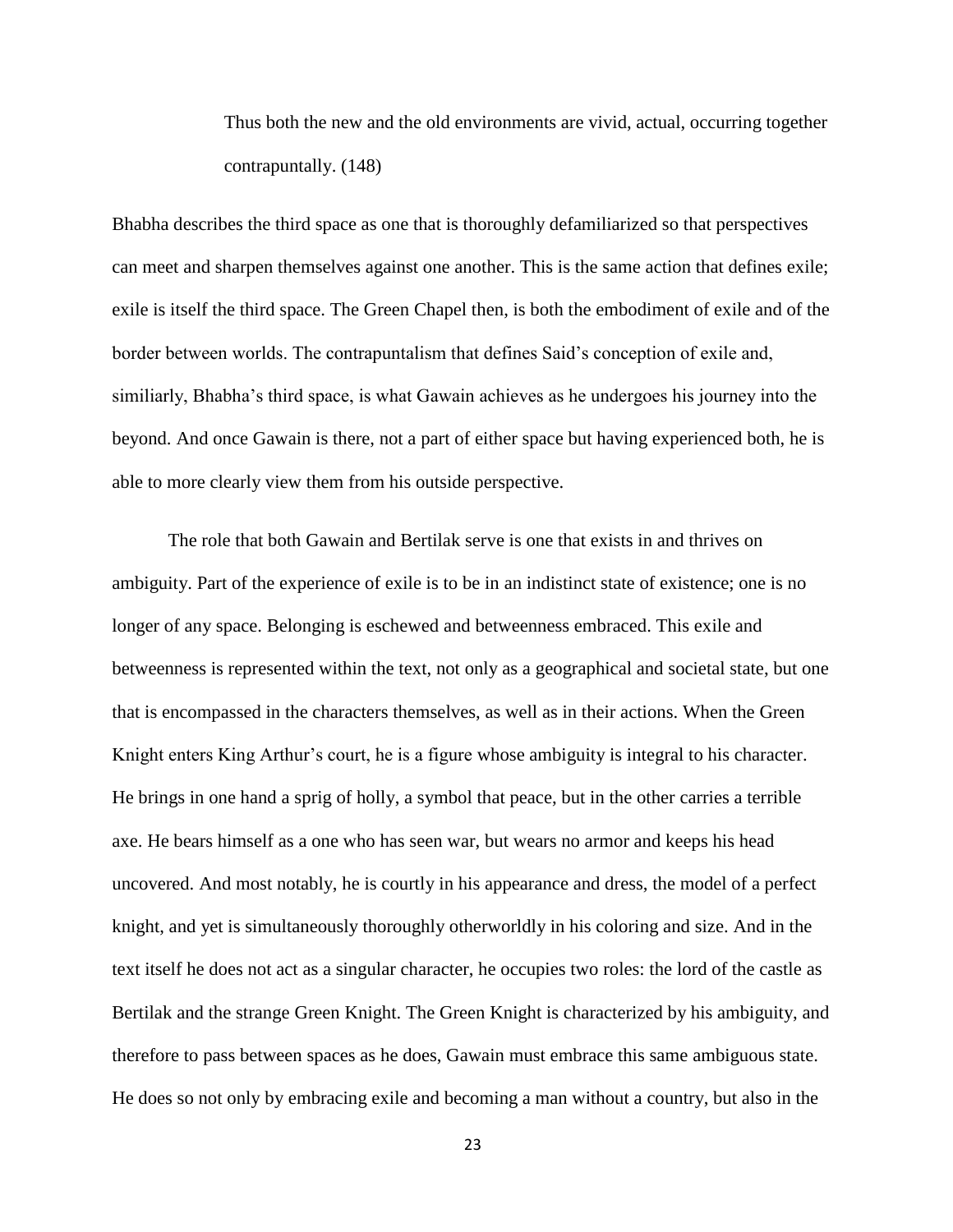act of accepting the girdle from Lady Bertilak. Previously a knight of outstanding virtue, Gawain's breaking of his own moral code as well as the rules of the game established by Bertilak compromises his identity and makes his role within the poem as indistinct as The Green Knight's.

This is the concept that Bhabha recognized within the boundaries between realms, and what defines the third space. *Sir Gawain and the Green Knight* encapsulates this idea so well because it incorporates the ambiguity of borders, of play, and of the role of exile. These elements meet in the Green Chapel, where the rules and identities of the courts of Bertilak and Arthur are simultaneously obscured and made clear. When Gawain and Bertilak meet there, the Chapel becomes a proving ground, not only for Gawain's own sense of identity but that of the spaces of which he has been a part. It is in the third space that the contrapuntal experiences of the games, of the courts, and of exile are made clear. While Bertilak's presence is made possible by a temporary enchantment, Gawain's is a result of his conscious decision to be changed forever. It is because of this that, when he returns to the court of Arthur that he can no longer be fully a part of it. The unsettled and decentered force, as Said calls it, has irredeemably disrupted Gawain's character and by extension the court of Arthur.

Both Gawain and the Green Knight are of The Green Chapel because they are uniquely separated from the conventional spaces of courtly life. The Green Knight is made, through magic, to be a man so strange in every aspect that he cannot be counted as a member of any court. He can only be a part of the Green Chapel, itself a space similarly defined by its strangeness. Gawain is made equally as strange as the Green Knight, and yet is not physically changed, nor is he affected by magic. His strangeness is instead derived from his experience as an exile. Because of this separation from the world, both characters have the ability to move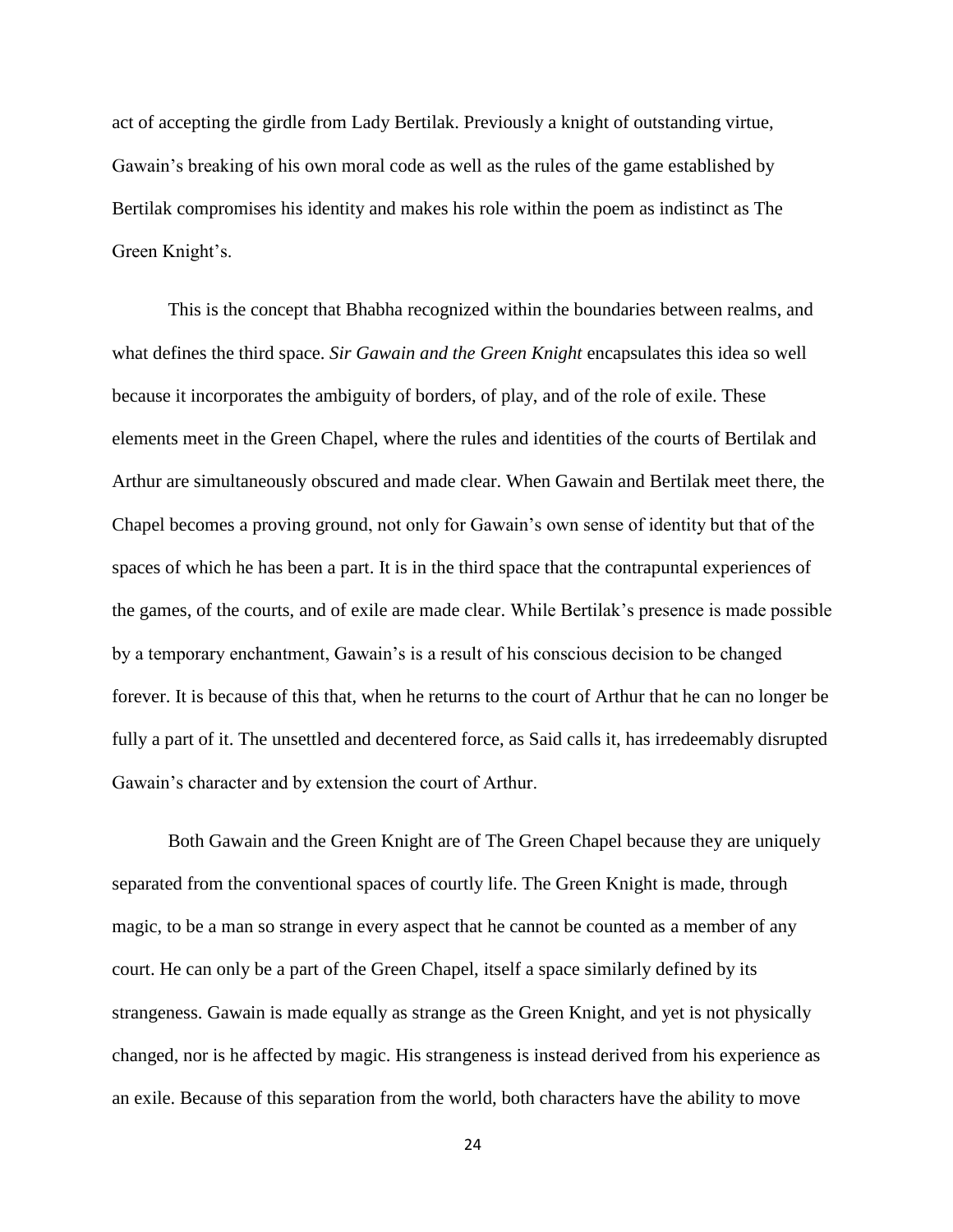freely between spaces without being beholden to either. Exile gives Gawain the same quality that the Green Knight possesses.

This exile and strange magic opens the Third Space to them, given physical representation in The Green Chapel. It is a space defined both by ambiguity and clarity. In allowing itself to be ambiguous, like Gawain himself, the border between courts is ironically made more visible. The Third Space is where contrapuntal understandings, both of space and of experiences, can take place. It is a physical space embodying strangeness and occupying neutral ground, but it is also where the worlds of Bertilak and Arthur can be read together and understood as playing off of each other in the forming of a new space and community. Gawain and the Green Knight are the representatives of this community, affected by and with experience of two worlds, but beholden to neither. The Green Knight's role in this space cannot be maintained, however. He is artificially changed by the magic of Morgan La Fey, and when he returns he once again becomes Bertilak and has a home. Bertilak cannot be a part of the contrapuntal nature of the Green Chapel, only one made strange can. Only Gawain receives the permanent ability to exist within the conceptual space of the Green Chapel. His exile allows him a greater understanding even than Arthur, and makes him the greater hero. He joins the two spaces in the third. Instead of keeping them separate forever, Gawain allows for a contrapuntal understanding of two spaces and two cultures.

This theory, grounded in postcolonial interpretations of the interplay between spaces and of Gawain's role as an intermediary between cultures creates a framework from which greater understandings of the text can be founded. Proving that there is a Third Space, represented through the description of the Green Chapel that both separates and defines the courts of Arthur and Bertilak, creates a structure upon which other critical interpretations can be overlaid.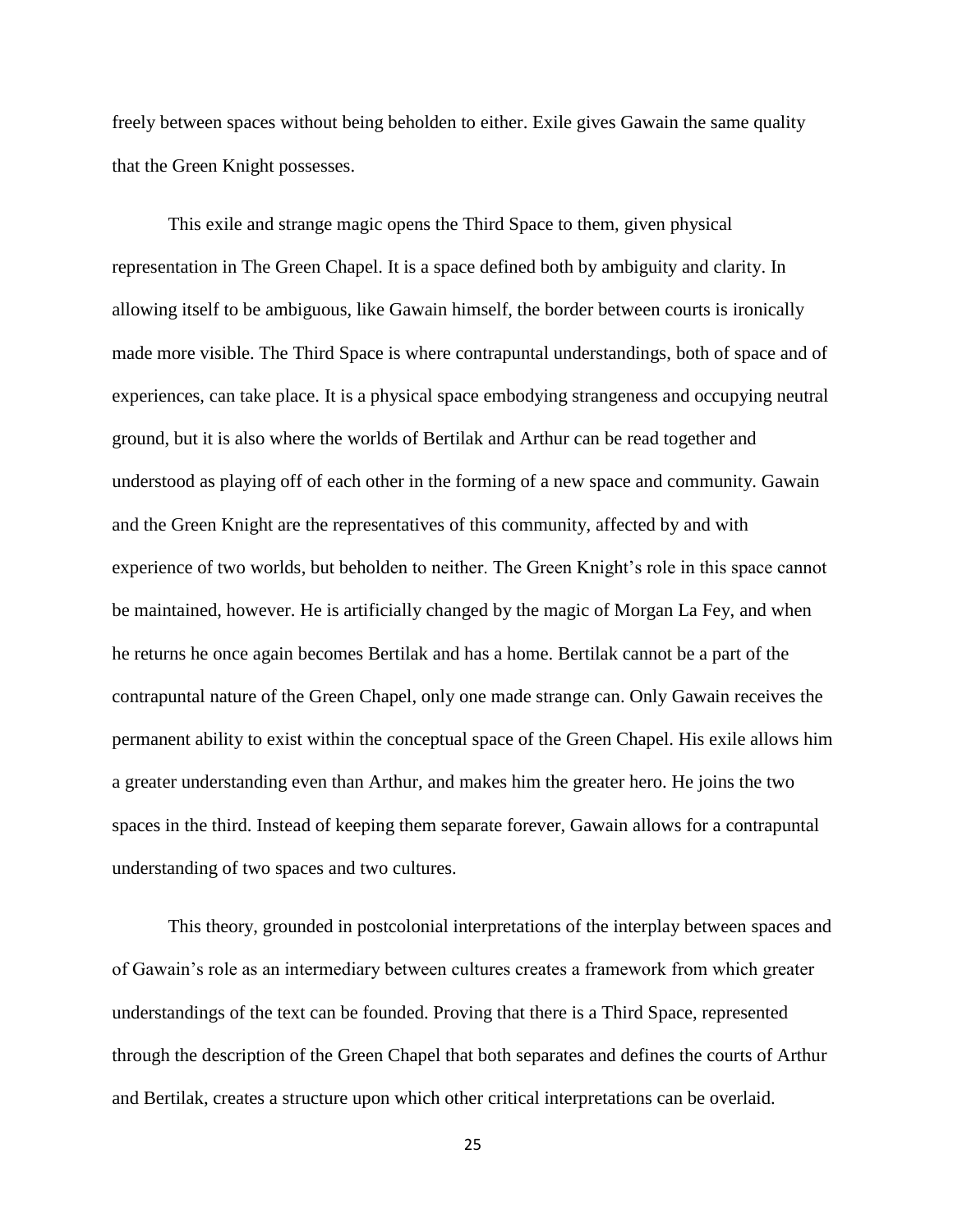Further, Gawain's role as an exile means that he further illustrates the mediating presence between these ideas and spaces. This application opens *Sir Gawain* to the full range of postcolonial theory. It allows for readings that focus primarily on the relationship between these spaces, how Gawain is made simultaneously made strange from them and yet among them, and what the Green Chapel represents in the new conception.

One notable application of this theory focuses on the historical and cultural implications the text might have. This framework has the potential to provide a new way to view England through the lens of postcolonial theory. *Sir Gawain and the Green Knight* was written before the advent of colonialism and as the conception of the nationhood of England was beginning to take shape. Arthurian legend provides an outlet for this self-conscious conception of England, and therefore *Sir Gawain*'s peculiar spatial and postcolonial aspects are particularly relevant. When considered through this framework, England takes on a new role. Within this text, England is neither a colonizer nor a space exerting power upon another, but is instead one marked by the contrapuntal presence of the Green Chapel and of Gawain himself. Within *Sir Gawain* it is the third space, influenced by the other cultures and yet defined by its difference from either.

Viewing England in these terms offers a perspective not explored in either postcolonial theory or medieval studies. Other medieval texts can be read as containing the same anxieties and provide new insight in how texts grapple with the emerging conception of England as a nation. Similarly, that medieval texts deal with postcolonial issues that place England within a role not ordinarily seen in postcolonial theory allows for a better understanding of how such issues might appear in texts from any era.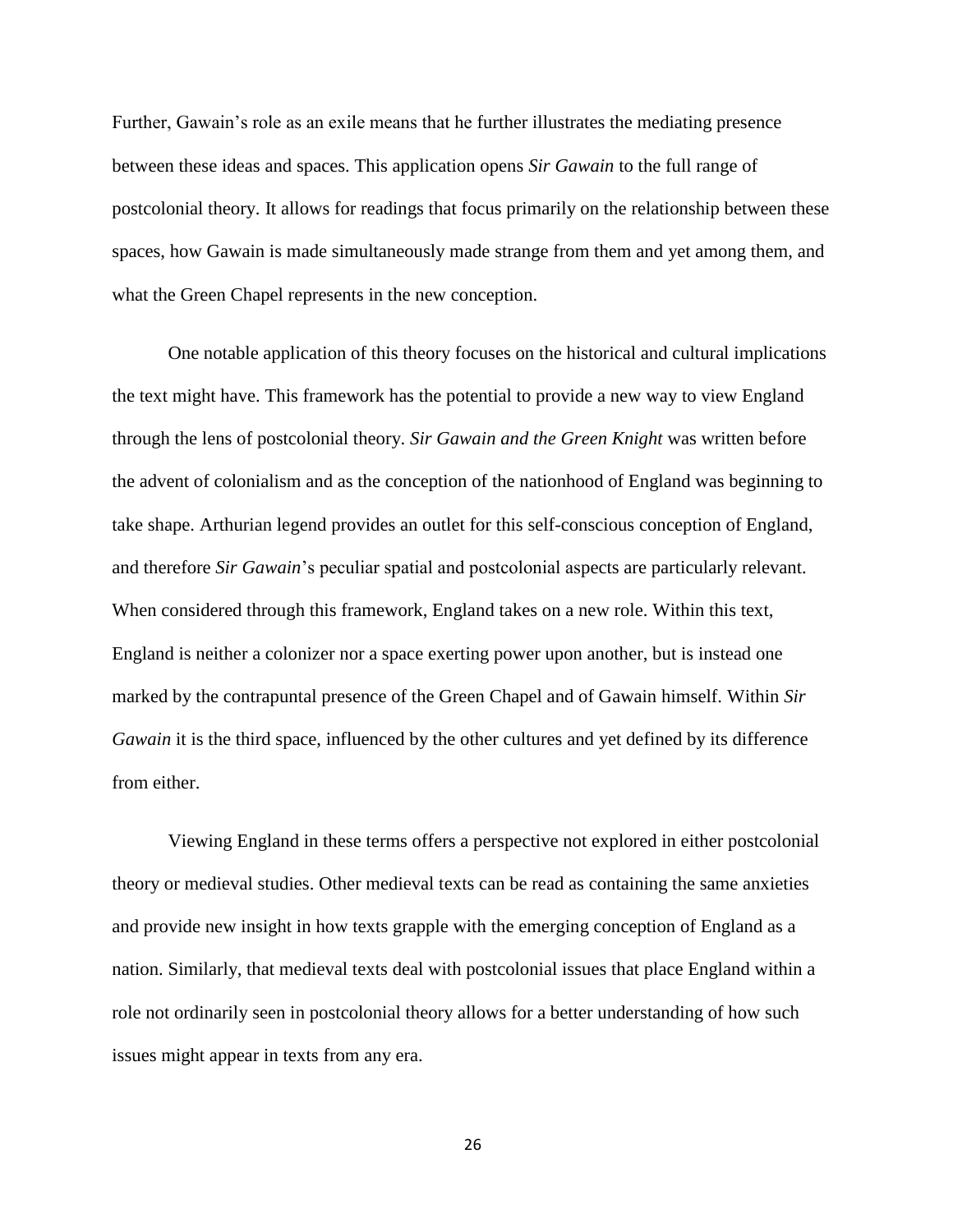Exile is what establishes the link between spaces, cultures, and even theories within *Sir Gawain.* While postcolonialism, the role of interplay, and spatial theory are accepted avenues of criticism, it is Said's idea of the exile that serves to tie them all together. *Sir Gawain and the Green Knight* is unique in that it provides a perfect example of how thoroughly these ideas can be intertwined within a text. Exile as a contrapuntal experience, linking disparate and independent elements, is what serves as the foundation for this understanding of a postcolonial *Sir Gawain.* Further, it provides a renewed relevance for medieval literature and its concepts, allowing contemporary ideas and theories to be applied in ways that have not yet been fully explored.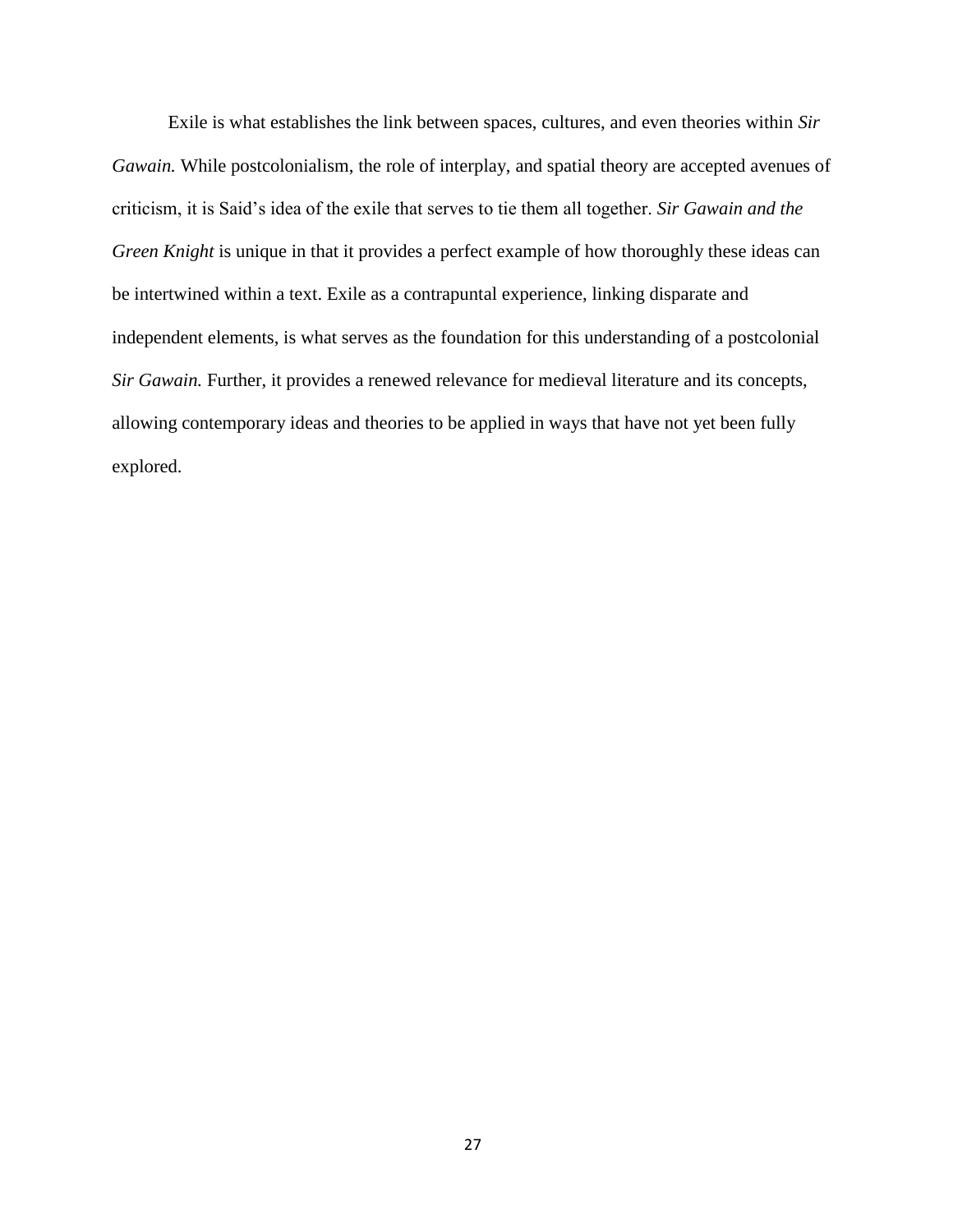#### WORKS CITED

Bhabha, Homi K. *The Location of Culture.* New York: Routledge, 1994. Print.

- Ganim, John M. "Landscape and Late Medieval Narrative." *Place, Space, and Landscape in Medieval Narrative.* Ed. Laura L Howes. Knoxville: The University of Tennessee Press, 2007. xv-xxix. Print.
- Howes, Laura L. "Introduction." *Place, Space, and Landscape in Medieval Narrative.* Ed. Laura L Howes. Knoxville: The University of Tennessee Press, 2007. vii-xiv. Print.
- Ladner, Gerhart B. "Homo Viator: Mediaeval Ideas on Alienation and Order." *Speculum* 42.2 (1967): 233-259. Web.
- Low, Anthony. "Privacy, Community, and Society: Confession as a Cultural Indicator in 'Sir Gawain and the Green Knight.'" *Religion and Literature* 30.2 (1998): 1-20. Web.

Said, Edward. *Culture and Imperialism.* New York: Alfred A. Knopf Inc, 1994. Print.

- Said, Edward. *Reflections on Exile and Other Essays.* Cambridge: Harvard University Press, 2002. Print.
- *Sir Gawain and the Green Knight: Pearl, Cleanness, Patience.* Ed. J.J. Anderson. London: Orion Publishing Group, 1996. Print.

Spearing, A.C. *The Gawain-Poet*. London: Cambridge University Press, 1970. Print.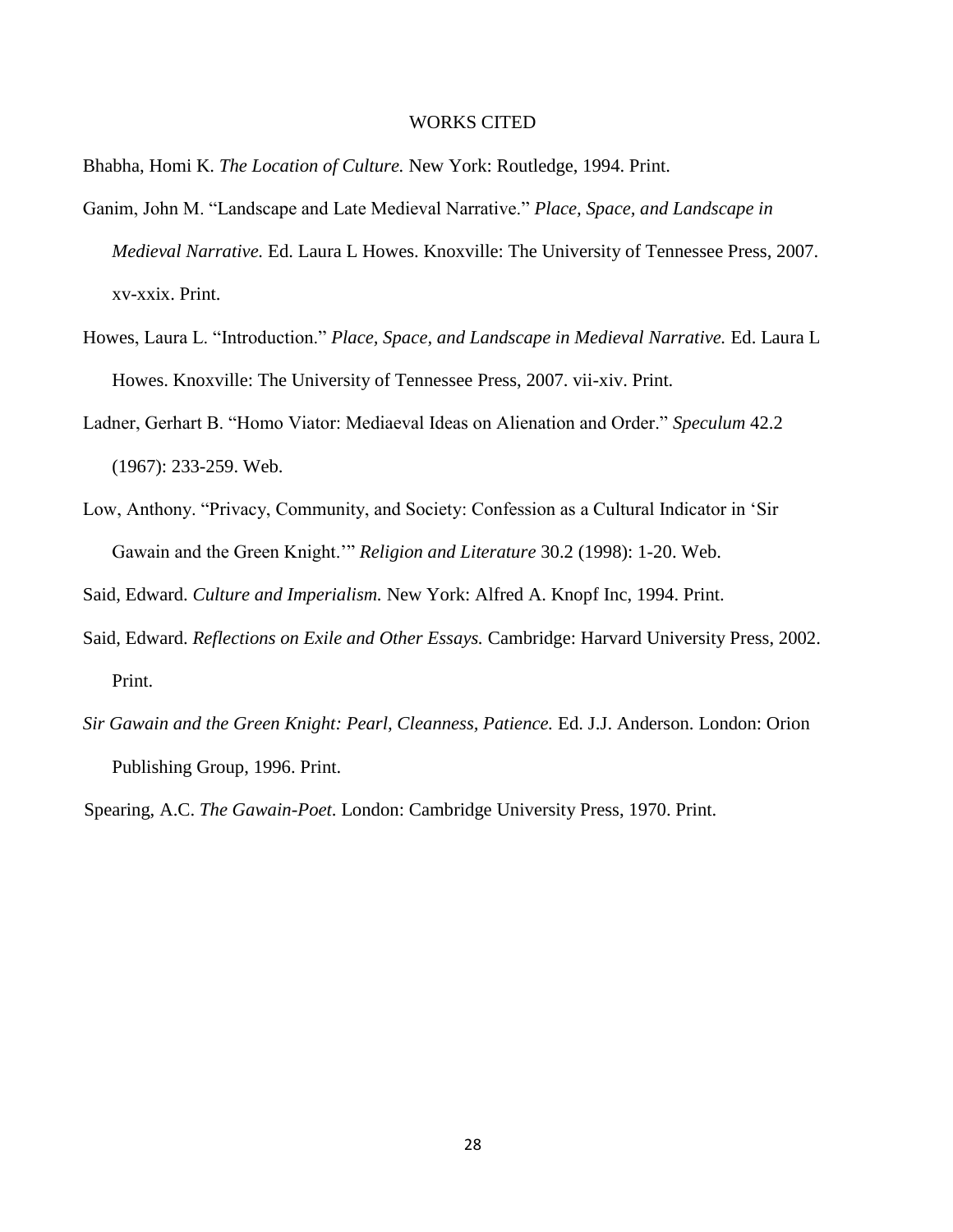#### BIBLIOGRAPHY

- Anzaldua, Gloria. *Borderlands / La Frontera: The New Mestiza.* San Francisco: Aunt Lute, 1987. Print.
- Ashton, Gail. "The Perverse Dynamics of 'Sir Gawain and the Green Knight.'" *Arthuriana* 15.3 (2005): 51-74. Web.
- Arner, Lynn. "The Ends of Enchantment: Colonialism and Sir Gawain and the Green Knight." Texas Studies in Literature and Language 48.2 (2006): 79-101. Web.
- Bhabha, Homi K, and W.J.T. Mitchell, eds. *Edward Said: Continuing the Conversation.* Chicago: University of Chicago Press, 2005. Print.

Bhabha, Homi K, ed. *Nation and Narration.* New York: Routledge, 1990. Print.

Burrow, J.A. *Ricardian Poetry: Chaucer, Gower, Langland and the 'Gawain' Poet.* London: Penguin,1971. Print.

Cohen, Jeffrey Jerome, ed. *The Postcolonial Middle Ages*. New York: Palgrave, 2001. Print.

- Cox, Catherine S. "Eastward of the Garden: The Biblical Landscape of *Sir Gawain and the Green Knight*." *Place, Space, and Landscape in Medieval Narrative.* Ed. Laura L Howes. Knoxville: The University of Tennessee Press, 2007. 155-170. Print.
- Ganim, John M. "Disorientation, Style, and Consciousness in Sir Gawain and the Green Knight." *PMLA* 91.3 (1976): 376-384. Web.
- Holsinger, Bruce W. "Medieval Studies, Postcolonial Studies, and the Genealogies of Critique." Speculum 77.4 (2002): 1195-1227. Web.
- Ingham, Patricia Clare. *Sovereign Fantasies: Arthurian Romance and the Making of Britain.* Philadelphia: University of Pennsylvania Press, 2001. Print.